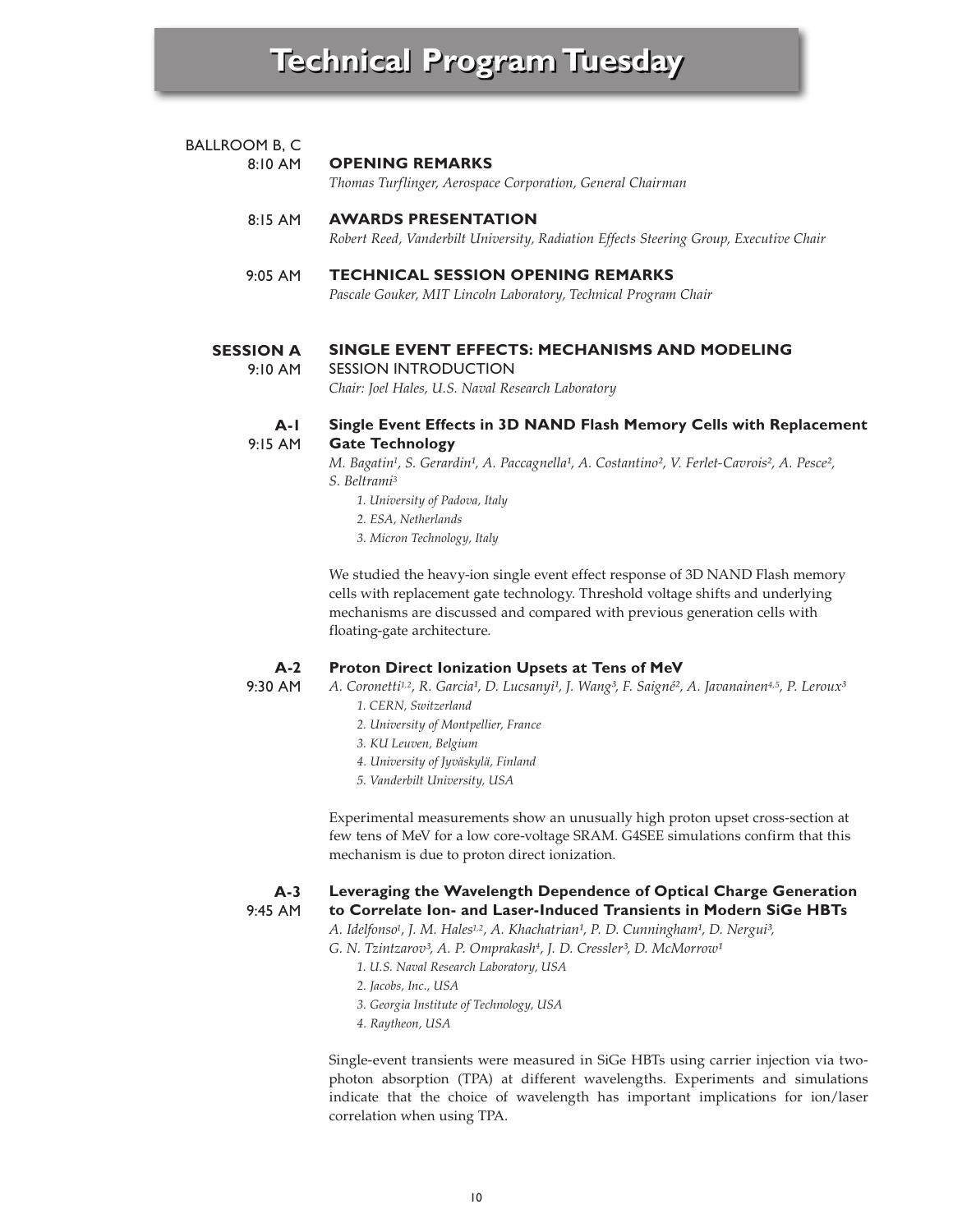# **POSTER PAPERS**

**PA-1**

# **Influence of Radiation Environment Variability on Cumulative Heavy-Ion-Induced Leakage Current in SiC Power Devices**

R. A. Johnson<sup>1,2</sup>, A. F. Witulski<sup>1</sup>, K. F. Galloway<sup>1</sup>, B. D. Sierawski<sup>1</sup>, A. L. Sternberg<sup>1</sup>,

*M. L. Alles1, D. R. Ball1, R. A. Reed1, R. D. Schrimpf1, J. M. Hutson1,3, J.-M. Lauenstein4*

- *1. Vanderbilt University, USA*
- *2. Ball Aerospace, USA*
- *3. Lipscomb University, USA*
- *4. NASA GSFC, USA*

Previously reported methods for characterizing SELC in SiC devices are used to translate environmental fluence spectra into cumulative leakage current increases. Shielding thickness and operating voltage are shown to influence the cumulative leakage current increase.

## **PA-2 Effect of Biased Field Rings to Improve Charge Removal After Heavy Ion Strikes in Vertical Geometry β-Ga<sub>2</sub>O<sub>3</sub> Rectifiers.**

*R. Sharma1,2, M. E. Law1, F. Ren1, S. J. Pearton1*

*1. University of Florida, USA 2. Infineon, USA*

The response to a heavy-ion strike and the resulting single effect burnout on beta- $Ga<sub>2</sub>O<sub>3</sub>$  Schottky diodes with biased field rings is investigated via TCAD. The charge removal after simulated heavy-ion strikes is greatly improved.

## **PA-3 Impact of Threading Dislocations on Single-Event Transients Generated via Pulsed Laser in GaN HEMTs**

*T. Nelson1, D. G. Georgiev1, M. R. Hontz2, R. Khanna1, A. Ildefonso3, A. D. Koehler3,*

- *A. Khachatrian3, D. McMorrow3*
	- *1. University of Toledo, USA*
	- *2. Naval Surface Warfare Center, Philadelphia Division, USA*
	- *3. U.S. Naval Research Laboratory, USA*

The role of threading dislocations on single event radiation effects in GaN HEMTs is examined. Threading dislocations are introduced into a calibrated TCAD model via cylindrically symmetric trap profiles and compared against pulsed laser data.

## **PA-4 Using Track Structure Theory to Calculate Proton Cross-Sections from Heavy-Ion Data**

*D. L. Hansen1, B. Vermeire1 1. Space Micro, USA*

This paper uses track structure theory for the calculation of proton SEU cross-sections from heavy-ion data. Evaluating the model using data in the published literature gives a good agreement between calculated and measured values.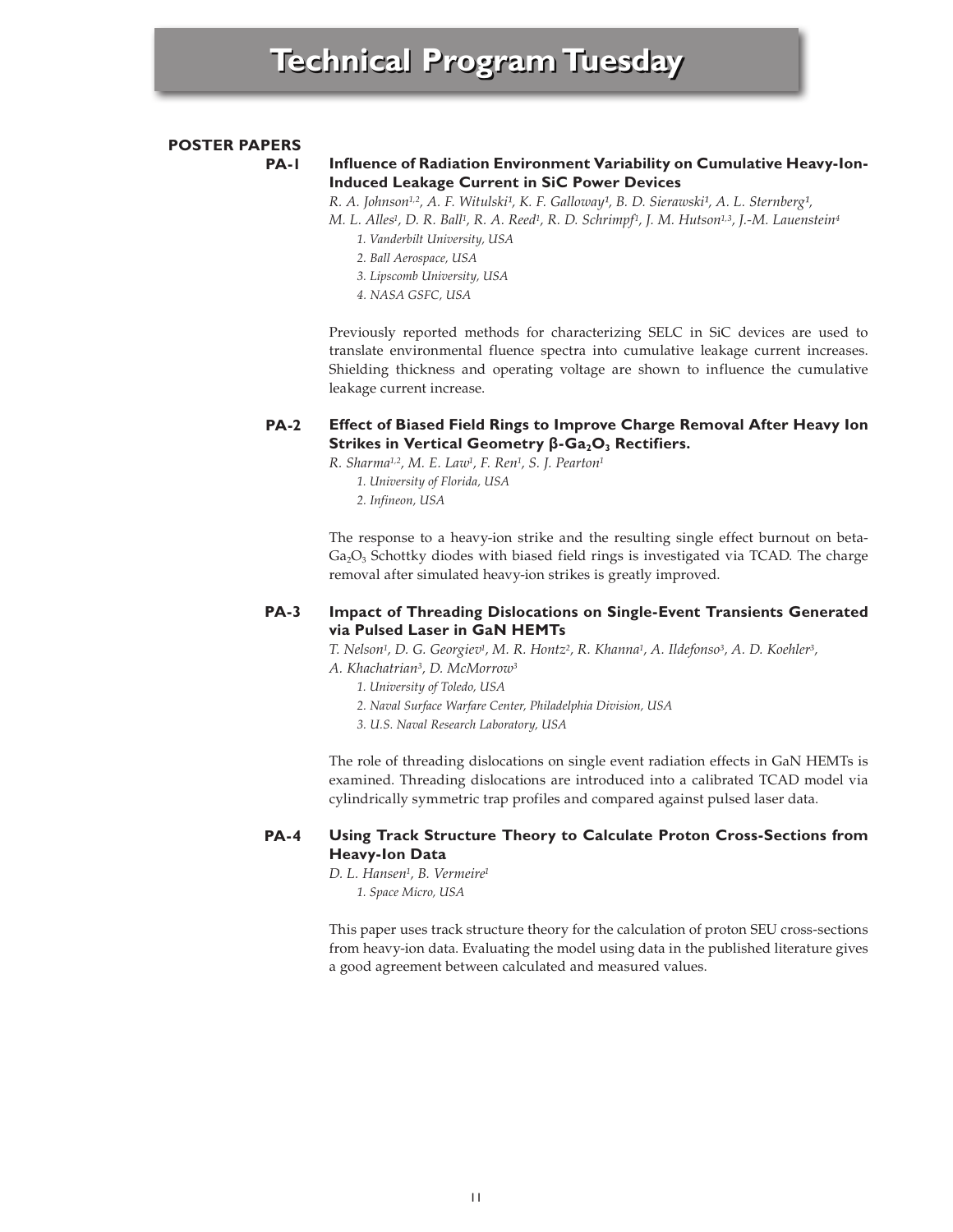### **PA-5 Mechanisms of Heavy Ion-, Focused X-Ray-, and Pulsed Laser-Induced Single Event Transients in an Epitaxial Silicon Diode**

*K. L. Ryder1,2, L. D. Ryder1,2, A. L. Sternberg2, J. A. Kozub2, E. X. Zhang2,*

*S. D. Lalumondiere3, D. M. Monahan3, J. P. Bonsall3, A. Khachatrian4, S. Buchner4,*

*D. McMorrow4, J. M. Hales4, Y. Zhao5, L. Wang5, C. Wang5, R. A. Weller2, R. D. Schrimpf2,* 

*S. M. Weiss2, R. A. Reed2*

- *1. NASA Goddard Space Flight Center, USA*
- *2. Vanderbilt University, USA*
- *3. Aerospace Corporation, USA*
- *4. U.S. Naval Research Laboratory, USA*

*5. Beijing Microelectronics Technology Institute, China*

Mechanisms of heavy ion, focused X-ray, and pulsed laser SET experiments are identified, confirming the role of potential modulation. Differences in charge generation distributions are responsible for observed differences in device response.

10:00 AM – 10:30 AM EXHIBIT HALL A-B-C BREAK

### **SESSION B** 10:30 AM **SINGLE EVENT EFFECTS: DEVICES AND INTEGRATED CIRCUITS** SESSION INTRODUCTION

*Chair: Jeffrey Black, Sandia National Laboratories*

#### **B-1** 10:35 AM **Radiation-Induced Faults Propagation in Quantum Bits and Quantum Circuits**

*D. Oliveira¹, E. Auden², P. Rech³*

- *1. Federal University of Paraná, Brazil*
- *2. Los Alamos National Laboratory, USA*
- *3. University of Trento, Italy*

Through GEANT4 simulations and circuit-level fault-injection we investigate neutroninduced faults generation and propagation in quantum circuits. We discuss the fault model for quantum bits and how to measure the faults impact in the circuit output.

### **B-2** 10:50 AM **Towards Predicting Single-Event Transients in an Operational Amplifier Using a Quasi-Bessel Beam Pulsed-Laser Approach**

*J. Hales1, A. Ildefonso1, A. Khachatrian1, S. Buchner1, D. McMorrow1 1. U.S. Naval Research Laboratory, USA*

The prediction of heavy-ion-generated single-event transients in an operational amplifier is explored using a quasi-Bessel beam pulsed-laser approach. By tuning to the appropriate laser-equivalent LET, the complicated transient response is accurately reproduced.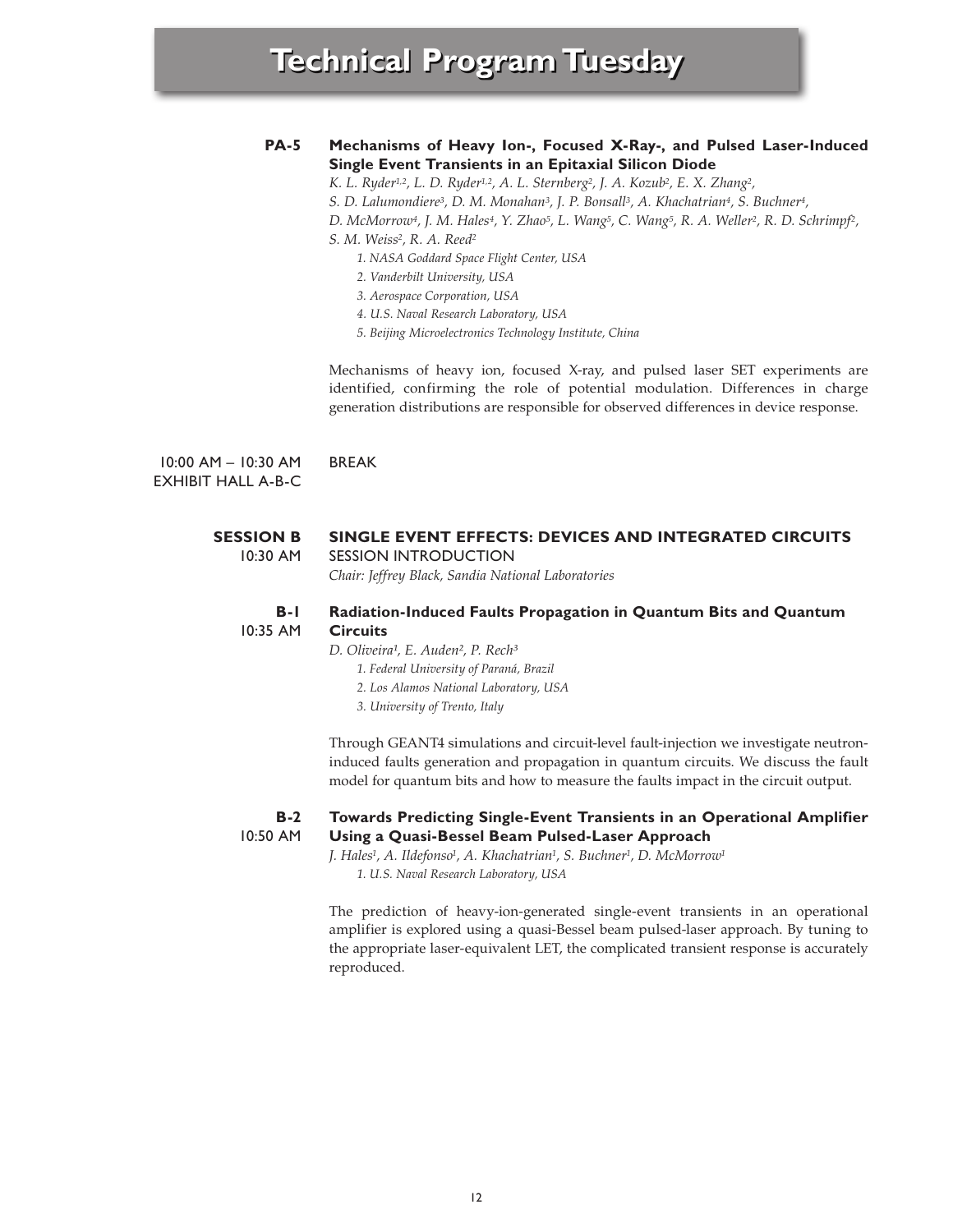### **B-3 Low-Energy Ion-Induced Single-Event Burnout in Gallium Oxide Schottky Diodes**

11:05 AM

*R. Cadena1, D. R. Ball1, R. D. Schrimpf1, D. M. Fleetwood1, R. A. Reed1, M. L. Alles1,*

*M. W. McCurdy1, S. T. Pantelides1, K. F. Galloway1, A. F. Witulski1, E. Farzana2, J. Speck2 1. Vanderbilt University, USA*

*2. University of California Santa Barbara, USA*

Low-energy ion-induced single-event burnout is experimentally observed in  $\beta$ -Ga<sub>2</sub>O<sub>3</sub> Schottky diodes at 10% of device lectrical breakdown voltage. TCAD simulations suggest that the SEB is due to ion-induced impact ionization.

#### **B-4 Characterizing Deep Neural Networks Neutrons-Induced Error Model**

11:20 AM

- *F. Fernandes dos Santos1, A. Kritikakou1, O. Sentieys1, P. Rech2 1. INRIA, France*
	- *2. University of Trento, Italy*

We characterize the fault models for Deep Neural Networks (DNNs) in GPUs exposed to neutrons. We observe tolerable and critical errors and show that ECC is not effective in reducing critical errors.

### **B-5** 11:35 AM **Scaling Trends for Single-Event Cross-Section for Conventional D-FF at Bulk FinFET Technology Nodes**

*Y. Xiong1, N. Pieper1, A. Feeley1, B. Narasimham2, D. Ball1, B. Bhuva1*

- *1. Vanderbilt University, USA*
- *2. Broadcom, USA*

Single event cross-section scaling trends for bulk FinFET nodes are experimentally investigated for D-FF designs with different threshold-voltage options. Results for operating voltage and particle LET show a trend reversal at the 5-nm node.

# **POSTER PAPERS**

**PB-1**

# **SEEs Analysis of Placement Solutions for Multi-Core Accelerators on Xilinx UltraScale+ Under Proton Irradiation Test**

*A. Portaluri1, S. Azimi1, C. De Sio1, D. Rizzieri1, E. Vacca1, L. Sterpone1,*

*D. Merodio Codinachs2, C. Poivey2*

- *1. Politecnico di Torino, Italy*
- *2. European Space Agency, Netherlands*

We performed a high-energy proton radiation campaign in order to analyze how different placement layouts of multiple accelerator processing cores can affect the single-event-effect sensitivity of radiation-induced errors on Xilinx Ultrascale+ SRAMbased FPGAs.

### **PB-2 Single-Event Upset and Transient Response in 22-nm Fully Depleted Silicon-on-Insulator Logic**

*J. D'Amico IV1, S. Vibbert1, A. Watkins1, B. Fahrenkrug1, T. Haeffner1, D. Ball1, A. Sternberg1, J. Kauppila1, L. Massengill1*

*1. Vanderbilt University, USA*

Single-event upset and single-event transient responses of logic in a planar 22-nm fully depleted SOI technology are presented alongside several parameters affecting this response. Results indicate relatively small single-event cross sections compared to other technologies.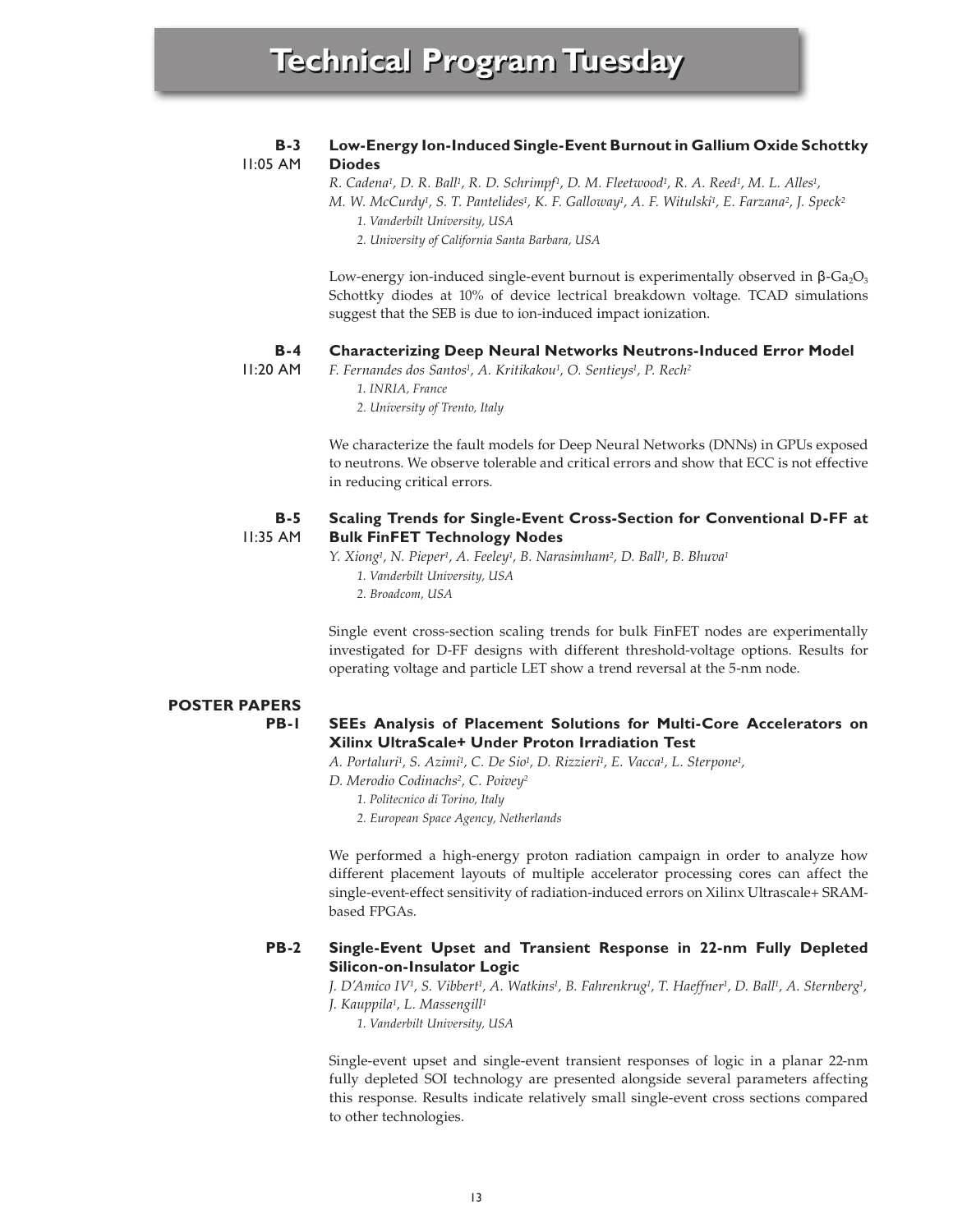## **PB-3 Impact of Low Energy, Low-Range Ions on Failure Rate Considerations in SiC Power Diodes**

*A. Sengupta1, D. Ball1, A. Witulski1, R. Schrimpf1, K. Galloway1, R. Reed1, M. Alles1, M. McCurdy1, A. Sternberg1, R. Johnson2, M. Howell1*

*1. Vanderbilt University, USA*

*2. Ball Aerospace, USA*

Experimental and simulated heavy-ion responses of SiC power diodes are presented. Results indicate that ions having range less than the epitaxial thickness do not cause degradation or catastrophic failure even above the rated breakdown voltage.

### **PB-4 SRAM Multi-Cell Upset Vulnerability at the 5-nm FinFET Node**

*N. Pieper1, Y. Xiong1, A. Feeley1, J. Pasternak2, D. Ball1, B. Bhuva1*

- *1. Vanderbilt University, USA*
- *2. Synopsis, USA*

Single-event multi-cell upsets for single-port and two-port SRAM designs as a function of supply voltage for different radiation beams are characterized at the 5-nm bulk FinFET node.

## **PB-5 Depth-Dependent Single-Event-Effect Analysis of a COTS 3D-Integrated Imager**

*M. Hu1, F. Padgett III1, M. McCurdy1, R. Schrimpf1, R. Reed1, M. Alles1 1. Vanderbilt University, USA*

The area of observed pixels impacted by single alpha particles in a heterogeneously integrated COTS 3D-IC imager is determined by onboard image processing. Spatial profiling reveals SEL in peripheral circuitry of the sandwiched DRAM layer.

11:50 AM - 1:00 PM LUNCH ON YOUR OWN! EXHIBITS ARE OPEN IN HALLS A-B-C

#### **SESSION C SPACE AND TERRESTRIAL ENVIRONMENTS**

1:00 PM SESSION INTRODUCTION

*Chair: Gregory Ginet, MIT Lincoln Laboratory*

### **C-1** 1:05 PM **Charging Current and Proton Flux Measurements from Medium Earth Orbit and the Slot Region**

- *A. Hands1, K. Ryden1, P. Morris2, C. Dyer3*
	- *1. University of Surrey, United Kingdom*
	- *2. Airbus Defence and Space, United Kingdom*
	- *3. CSDRadConsultancy, United Kingdom*

We present radiation measurements from the sister instruments Merlin and CREDANCE. 18 years of directly comparable data from medium Earth orbit and the slot region reveal new insights into the trapped radiation environment.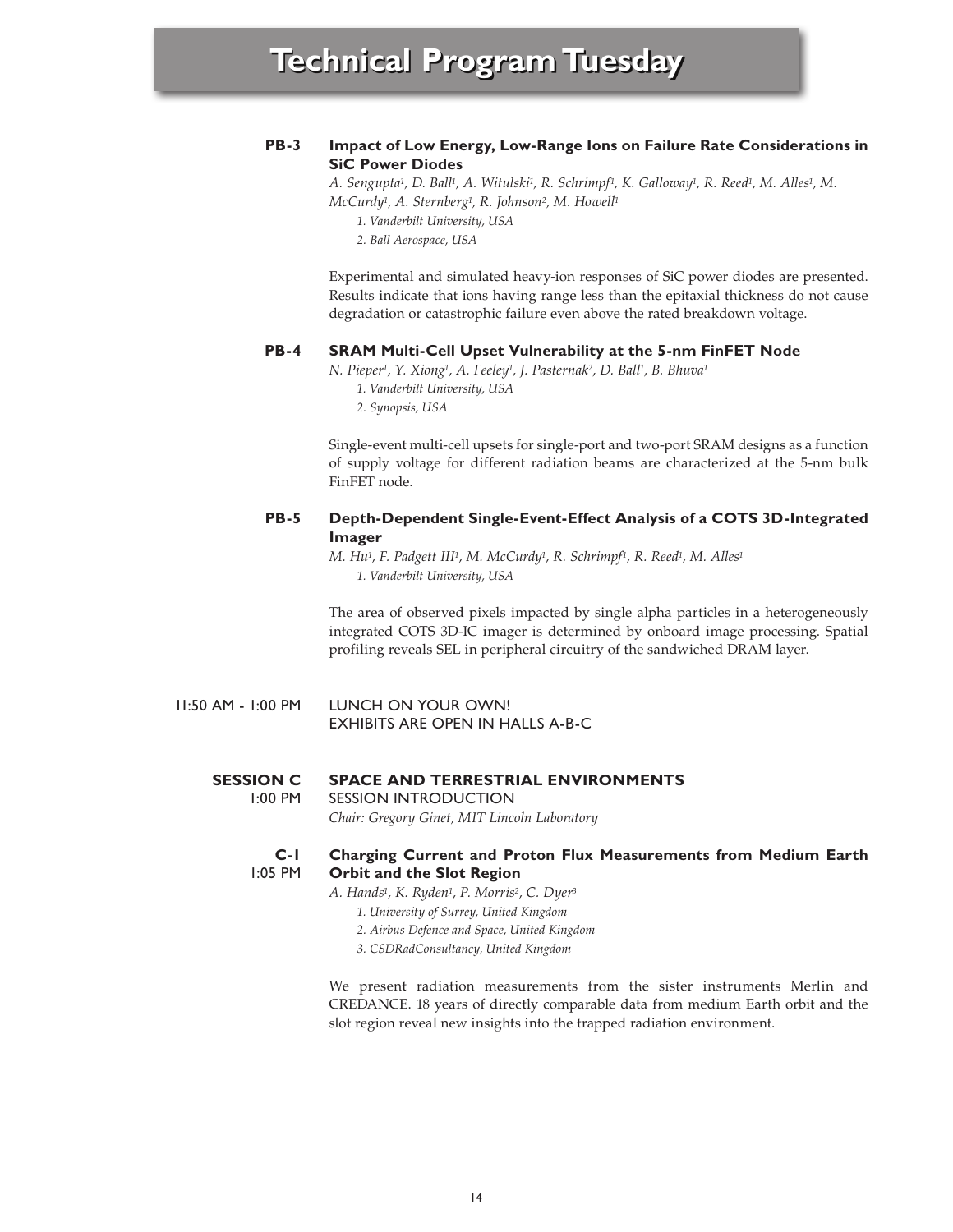### **C-2** 1:20 PM **Initial In-flight Error Rates for 16 MB SRAM as Flying on the Double Asteroid Redirection Test (DART) Mission**

*J. Likar1, C. Pham1, D. Wilson1, A. Coburger1, J. Atchison1, J. Porter1 1. JHU APL, USA*

Initial in-flight SRAM SBE error rates are compared to a series of rate prediction methods in an effort to demonstrate methods for uncertainty propagation and reduction.

#### **C-3** 1:35 PM **Single Event Effects and Total Dose Considerations for NASA's Interstellar Probe mission**

*J. Likar1, M. Donegan1, J. Porter1, J. Kinnison1, A. Haapala1 1. JHU APL, USA*

Single event effects and total ionizing dose design and operational impacts are considered for an ambitious, >50 year, mission to the Local Interstellar Medium.

1:50 PM – 2:30 PM EXHIBIT HALL A-B-C BREAK

### **SESSION D BASIC MECHANISMS AND RADIATION EFFECTS**

2:30 PM SESSION INTRODUCTION *Chair: Daisuke Kobayashi, ISAS/JAXA*

#### **D-1 Non-Linear Coupling Effects in Fully Depleted SOI Transistors**

2:35 PM

- *M. Spear1, H. Barnaby1, T. Wallace1, J. Solano1, D. Wilson1, O. Forman1, I. Sanchez Esqueda1, A. Privat2, M. Turowski3, R. VonNiederhausern4*
	- *1. Arizona State University, USA*
	- *2. IceMOS Technology Corporation, USA*
	- *3. Alphacore Inc., USA*
	- *4. Air Force Research Lab., USA*

Experimental results are shown that do not fit the standard threshold-voltage coupling factor between back and front gates in fully depleted SOI transistors. A new derivation of the coupling factor is derived.

### **D-2** 2:50 PM **Low-Frequency Noise and Border Traps in Irradiated nMOS and pMOS Bulk Si FinFETs With SiO<sub>2</sub>/HfO<sub>2</sub> Gate Dielectrics**

*K. Li1, X. Luo1, M. Rony1, M. Gorchichko1, G. Hiblot2, S. Huylenbroeck2, A. Jourdain2,*

*M. L. Alles1, R. A. Reed1, E. X. Zhang1, D. M. Fleetwood1, R. D. Schrimpf1*

- *1. Vanderbilt University, USA*
- *2. imec, Belgium*

Temperature and gate-voltage dependencies of 1/f noise are compared in irradiated nMOS and pMOS FinFETs. Differences are found in the energy dependence of nearinterfacial electron and hole traps in  $SiO<sub>2</sub>/HfO<sub>2</sub>$  gate dielectrics.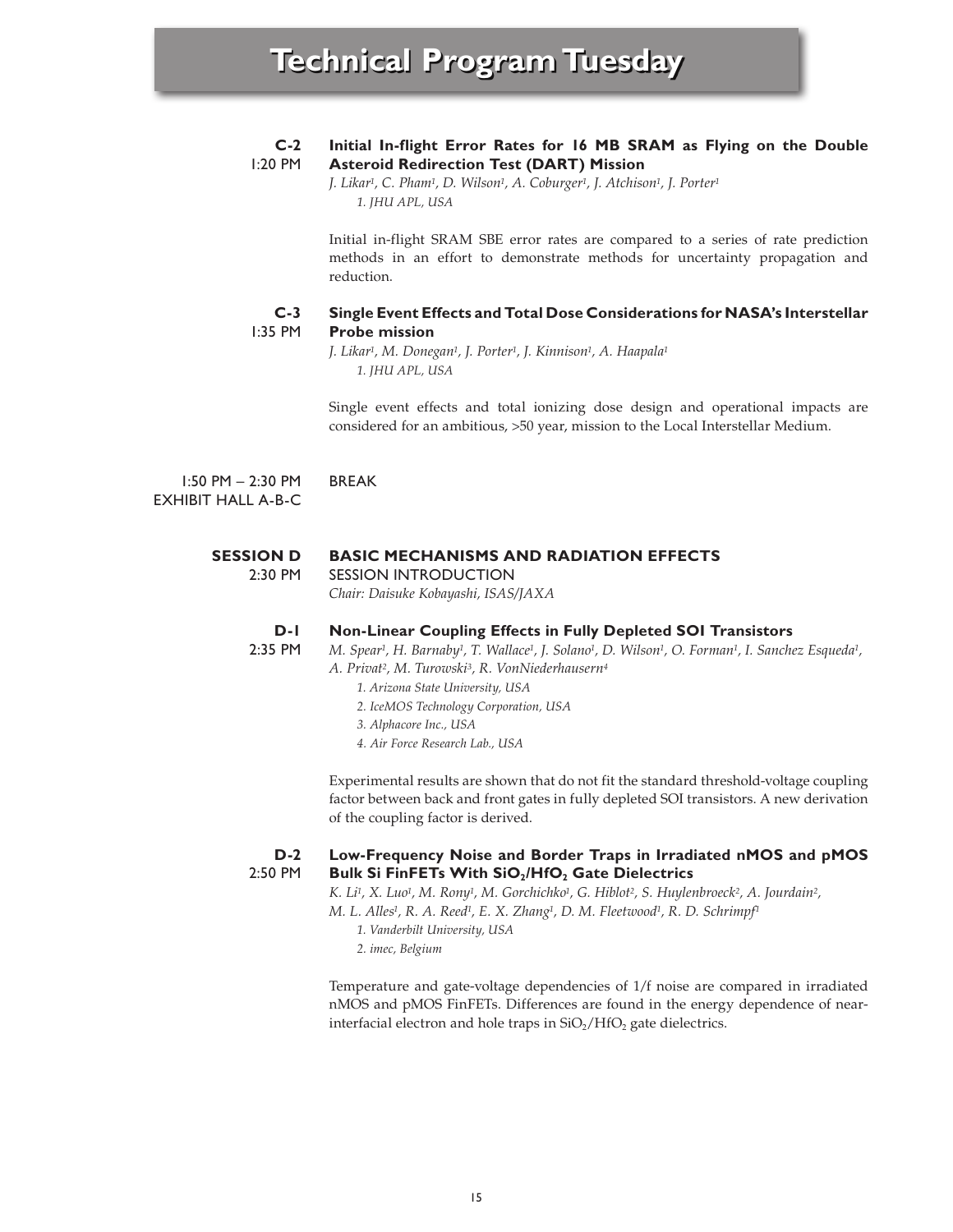#### **D-3** 3:05 PM **Total-Ionizing-Dose Effects and Low Frequency Noise in N-type Carbon Nanotube Field-Effect Transistors with HfO<sub>2</sub> Gate Dielectrics**

*P. Darmawi-Iskandar1, A. Aaron1, E. X. Zhang1, B. L. Bhuva1, J. S. Kauppila1, J. L. Davidson1, M. L. Alles1, D. M. Fleetwood1, L. W. Massengill1 1. Vanderbilt University, USA*

TID irradiation leads to significant radiation-induced charge trapping in carbon nanotube FETs. Percolation-path switching and border traps contribute to lowfrequency noise, with a more prominent role for border traps after irradiation.

### **D-4** 3:20 PM **The Effect of 20 MeV Electron Radiation on Long Term Reliability of SiC Power MOSFETs**

*K. Niskanen1, A. Javanainen1, H. Kettunen1, M. Lahti1, M. Rossi1, J. Jaatinen1, D. Soderstrom1, S. Lüdeke1 1. University of Jyväskylä, Finland*

The effect of 20 MeV electron radiation on the lifetime of the silicon carbide power MOSFETs was investigated. Accelerated stress was applied on the pristine and irradiated devices and time-to-breakdown of gate oxide were compared.

### **D-5** 3:35 PM **In-Situ Measurement of 1.8MeV Proton Radiation Effects on Comb-Drive MEMS Resonators**

*J. Lee1, M. McCurdy2, R. Reed2, R. Schrimpf2, M. Alles2, P. Feng1*

- *1. University of Florida, USA*
- *2. Vanderbilt University, USA*

We report on the first in-situ measurement of proton radiation effects on vibrating comb-drive microelectromechanical resonators built on silicon-on-insulator (SOI) technology. The devices exhibit high responsivity to proton radiation while maintaining robust resonance operations.

# **POSTER PAPERS PD-1**

# **Transient Measurement of Radiation-Induced Interface Traps Based on Non-Equilibrium Body Potential Under Pseudo-MOSFET Configuration**

*T. Zhang1, F. Liu2, Y. Huang2, S. Chen2, J. Zhang2, X. Zhang2, Y. Li2, Y. Wang2, Z. Zheng2, F. Zhao2, B. Li2*

- *1. Institute of Microelectronics and Key Laboratory of Science and Technology on Silicon Devices, Chinese Academy of Sciences, University of Chinese Academy of Sciences, China*
- *2. Institute of Microelectronics and Key Laboratory of Science and Technology on Silicon Devices, Chinese Academy of Sciences, China*

A new transient method has been adapted to estimate the interface-trap density induced by radiation for SOI. This method relies on non-equilibrium body potential, which shows advantages in fast testing and simple data processing.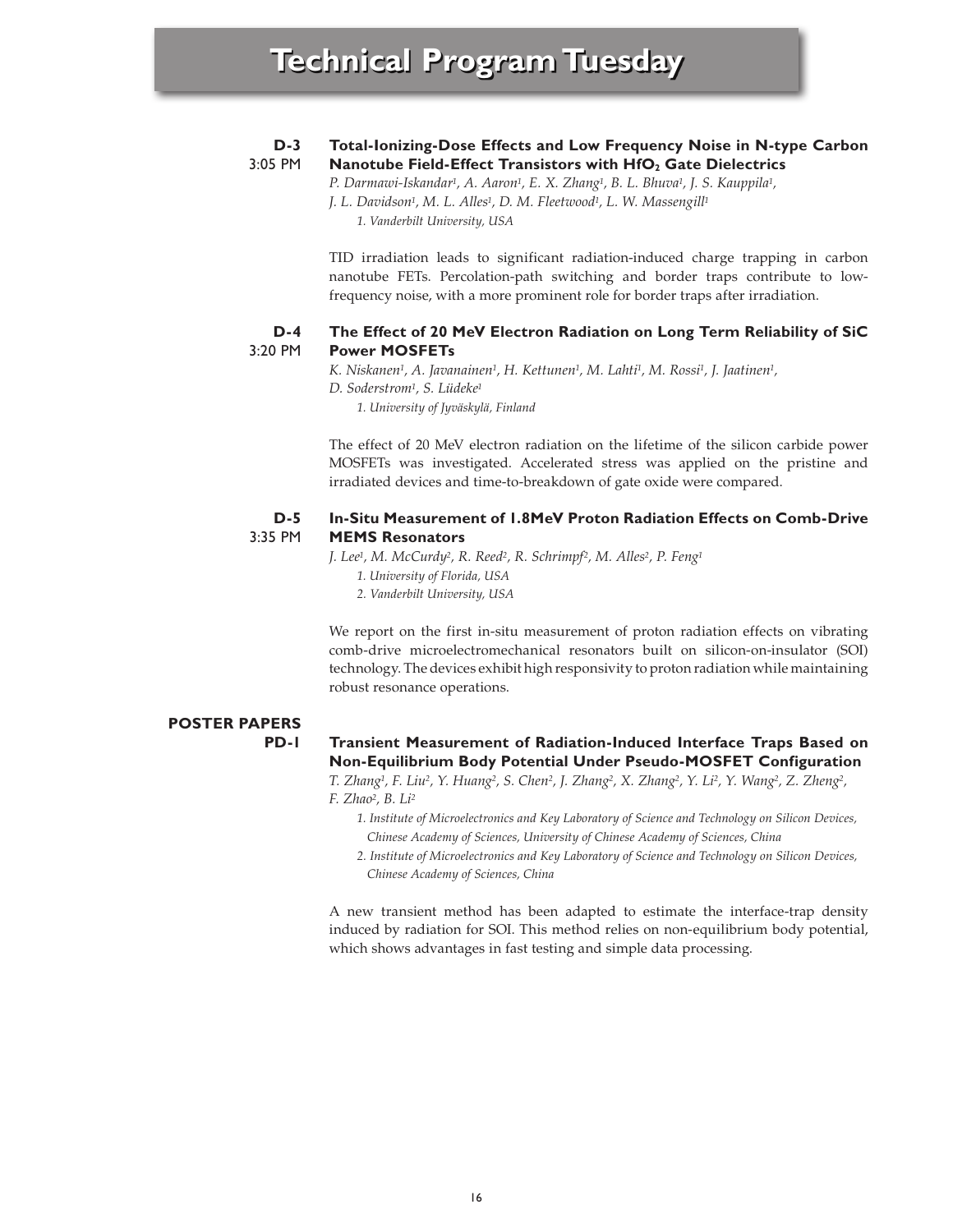## **PD-2 Correlating Percent In-Package Hydrogen to Hydrogen Concentration in Oxide After Ionizing Radiation Exposure**

*P. Apsangi1, S. Roark1, A. Privat1, H. Barnaby1, H. Hjalmarson2, K. Muthuseenu1, K. Holbert1 1. Arizona State University, USA*

*2. Sandia National Laboratories, USA*

Radiation-induced interface trap buildup is a strong function of hydrogen content in the semiconductor materials, which is quantitatively mapped to percent of hydrogen in the semiconductor packaging using a combination of experimental and simulationbased approaches.

### **PD-3 Transient Photocurrent from High-Voltage Vertical GaN Diodes Irradiated with Electrons: Simulations and Experiments**

*S. Koukourinkova-Duncan1, W. Wampler1, A. Colon1, B. Doyle1, G. Vizkelethy1, G. Pickrell1, E. Bielejec1*

*1. Sandia National Laboratories, USA*

Simulations of the transient photocurrent in gallium nitride vertical diodes produced by electron irradiation are compared to experimental results. The simulations uncover the true diode response and physical mechanisms obscured by circuit effects in experiments.

## **PD-4 Improvement in Performance of Carbon Nanotube Field-Effect Transistors Under Electron Irradiation**

*M. Li<sup>1</sup>, H. Zhu<sup>1</sup>, S. Chen<sup>1</sup>, Y. Tang<sup>1</sup>, H. Shu<sup>1</sup>, S. Peng<sup>2</sup>, B. Li<sup>1</sup>, J. Zhang<sup>3</sup>, F. Zhao<sup>1</sup>* 

- *1. Institute of Microelectronics and Key Laboratory of Science and Technology on Silicon Devices, Chinese Academy of Sciences, China*
- *2. High-Frequency High-Voltage Device and Integrated Circuits R&D Center, Institute of Microelectronics, Chinese Academy of Sciences, China*
- *3. School of Information Science and Technology, North China University of Technology, China*

Effects of electron irradiation on CNT-FETs were investigated. Significant improvements in device uniformity and electrical parameters were observed. The decomposition of organics and adsorbates on CNT surface after irradiation contributes to the device performance improvement.

3:50 PM END OF TUESDAY SESSIONS

5:30 – 7:00 PM EXHIBITOR RECEPTION

EXHIBIT HALL A-B-C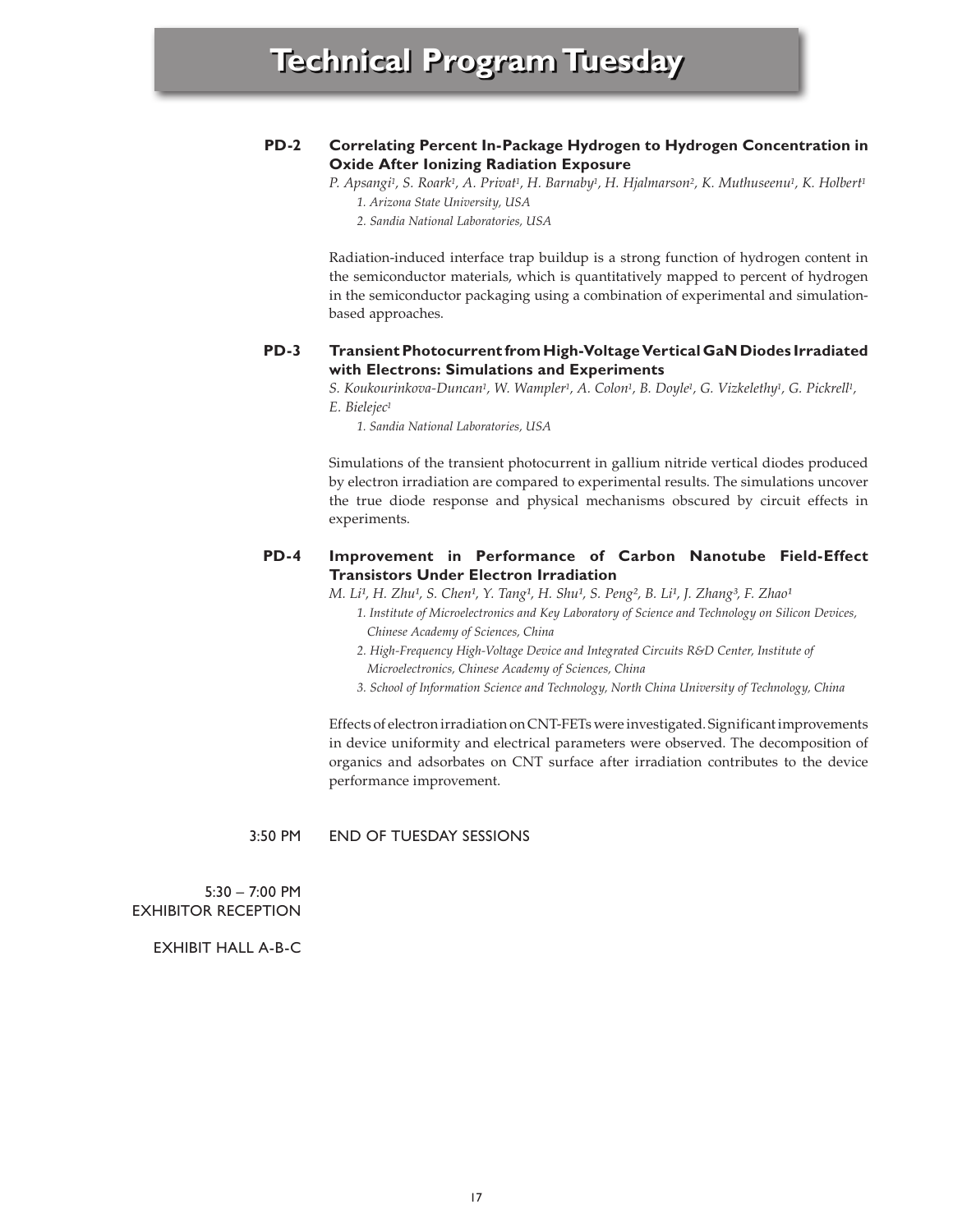BALLROOM B-C **INVITED TALK** 8:30 - 9:35 AM

# **Ultra High Energy Cosmic Rays in Utah**

*Pierre Sokolsky, Distinguished Professor of Physics and Astronomy Emeritus, University of Utah, Salt Lake City, Utah* 



The flux of cosmic rays bombarding the Earth's atmosphere from beyond our solar system extends over eleven orders of magnitude to above 1020 eV. The study of the highest energy cosmic rays (above 1017 eV) is difficult because of the extremely low flux (1/km2/century at the highest energies). Detection techniques which can cover thousands of square kilometers have been developed to pursue this. I will describe the pioneering research done in Utah over the last 40 years utilizing the air fluorescence technique as well as very large area ground arrays of scintillation detectors. Since the 1980s a series of experiments, the Fly's Eye, the High-Resolution Fly's Eye, the Telescope Array, and Telescope Array x 4, have been deployed in the west deserts of Utah. Results from these experiments, as well



as the complementary Auger detector array in Argentina, have helped to elucidate the nature and origin of these mysterious particles. Recent data point to an extragalactic origin, associated with the large-scale structure of the universe. However, significant puzzles remain, including the observation of a few extraordinary events of macroscopic energy  $(3.6 \times 10^{20} \text{ eV} \text{ or } \sim 50 \text{ Joules})$  which do not seem to be associated with any known sources.

Pierre Sokolsky, Distinguished Professor of Physics and Astronomy Emeritus at the University of Utah, received his PhD in Experimental Particle Physics from the University of Illinois in 1973. He was an Assistant Professor at Columbia University where he was involved in pioneering neutrino experiments at Brookhaven National Laboratory. In 1982, he moved to the University of Utah to join the Fly's Eye Detector group that was developing the first successful implementation of the atmospheric air-fluorescence technique to study ultra-high energy cosmic rays. Since then, he has played a leading role in a series of upgrades and expansions of the technique, including the High-Resolution Fly's Eye (HiRes), Telescope Array (TA), Telescope Array Low Energy Extension (TALE), and the Telescope Array expansion (Tax4).

This series of experiments resulted in significant discoveries relating to the nature of ultra-high energy cosmic rays. These include the first observation of the Greisen-Zatsepin-Kuzmin cutoff in the cosmic ray spectrum, predicted to occur due to the interaction of particles with the cosmic black-body radiation, the determination of the cosmic ray composition, and the observation of significant anisotropy in the arrival direction of cosmic rays in the Northern Hemisphere.

He is a Fellow of the American Physical Society, and has received Sloan Foundation and Guggenheim Foundation Fellowships. Recipient of the Wolfgang Panofsky Prize of the American Physical Society for the development of the air fluorescence technique, he is the author of the book "Introduction to Ultrahigh Energy Cosmic Ray Physics" and co-editor of "Large Area Networked Detectors for Particle Astrophysics." He was Chair of the University of Utah Physics Department from 2002 to 2006 and Dean of the College of Science from 2007-2014.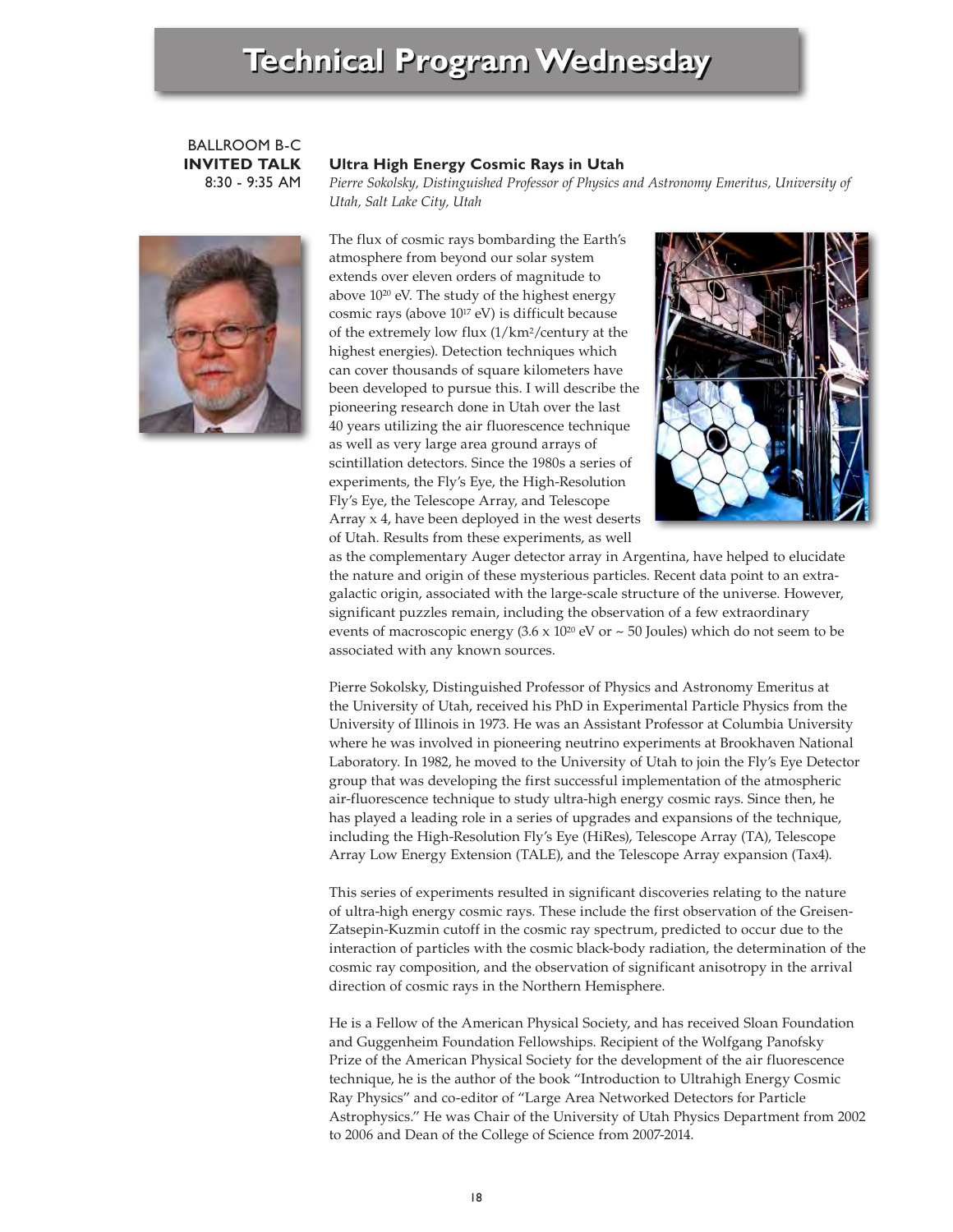| E-L              | Detection of Single Event Transients in Arbitrary Waveforms Using |
|------------------|-------------------------------------------------------------------|
| 9:40 AM          | <b>Statistical Window Analysis</b>                                |
| BALLROOM B-C     | <b>HARDNESS ASSURANCE</b>                                         |
| <b>SESSION E</b> | SESSION INTRODUCTION                                              |
| $9.35$ AM        | Chair: Christian Poivey, ESA                                      |

# **Statistical Window Analysis** *J. Carpenter1, B. Dean1, R. Young1, S. Lawrence1, D. Reising1, D. Loveless1*

*1. University of Tennessee at Chattanooga, USA*

A statistical window-analysis methodology, Ionizing Radiation Effects Spectroscopy (IRES), is demonstrated to detect anomalies within arbitrary waveforms. IRES does not require thresholding and identifies SETs within analog, digital, and RF signals.

### **E-2** 9:55 AM **Correlation on Different Radiation Sources for Neutron-Induced SE tests at the 5-nm Node**

*Y. Chiang¹, B. Bhuva²*

- *1. Taiwan Semiconductor Manufacturing Company, Ltd., Taiwan*
- *2. Vanderbilt University, USA*

The work presents the correlation on SEU test between terrestrial neutrons, D-T neutrons, and protons by Monte-Carlo simulation and silicon validation in N5 flip flop. D-T neutron is recommended to proxy terrestrial neutron.

# **POSTER PAPERS**

**PE-1**

# **Fragmented High-Energy Heavy Ion Beams for Electronics Testing**

*R. Garcia1, K. Bilko1, F. Cerutti1, A. Coronetti1, L. Esposito1, S. Francesc1, W. Andreas1, F. Saigne2*

*1. CERN, Switzerland*

*2. Institut d'Electronique du Sud, Université de Montpellier II/CNRS, France*

Fragmented heavy ion beams obtained from the interaction of highly energetic ions with cm thick targets are proposed to mimic the LET spectrum present in space and test electronics.

## **PE-2 Monte-Carlo Tools for Assessing SEE Data Quality for Different Types of Analyses**

*R. Ladbury¹*

*1. NASA GSFC, USA*

We apply a Monte-Carlo tool using a simplified GLM SEE data-fitting routine to assess how data quality affects SEE rate bounding, estimation and determination of fit parameters for σ vs. LET.

## **PE-3 Comparison of Neutron Radiation Testing Approaches for a Complex SoC**

*W. Stirk1, E. Poff1, J. Smith1, J. Goeders1, M. Wirthlin1 1. BYU, USA*

We present bare-metal and Linux approaches to measuring the radiation sensitivity of SoC devices. The methods test individual components in round-robin fashion. Results from both methods match each other and expected values, supporting their validity.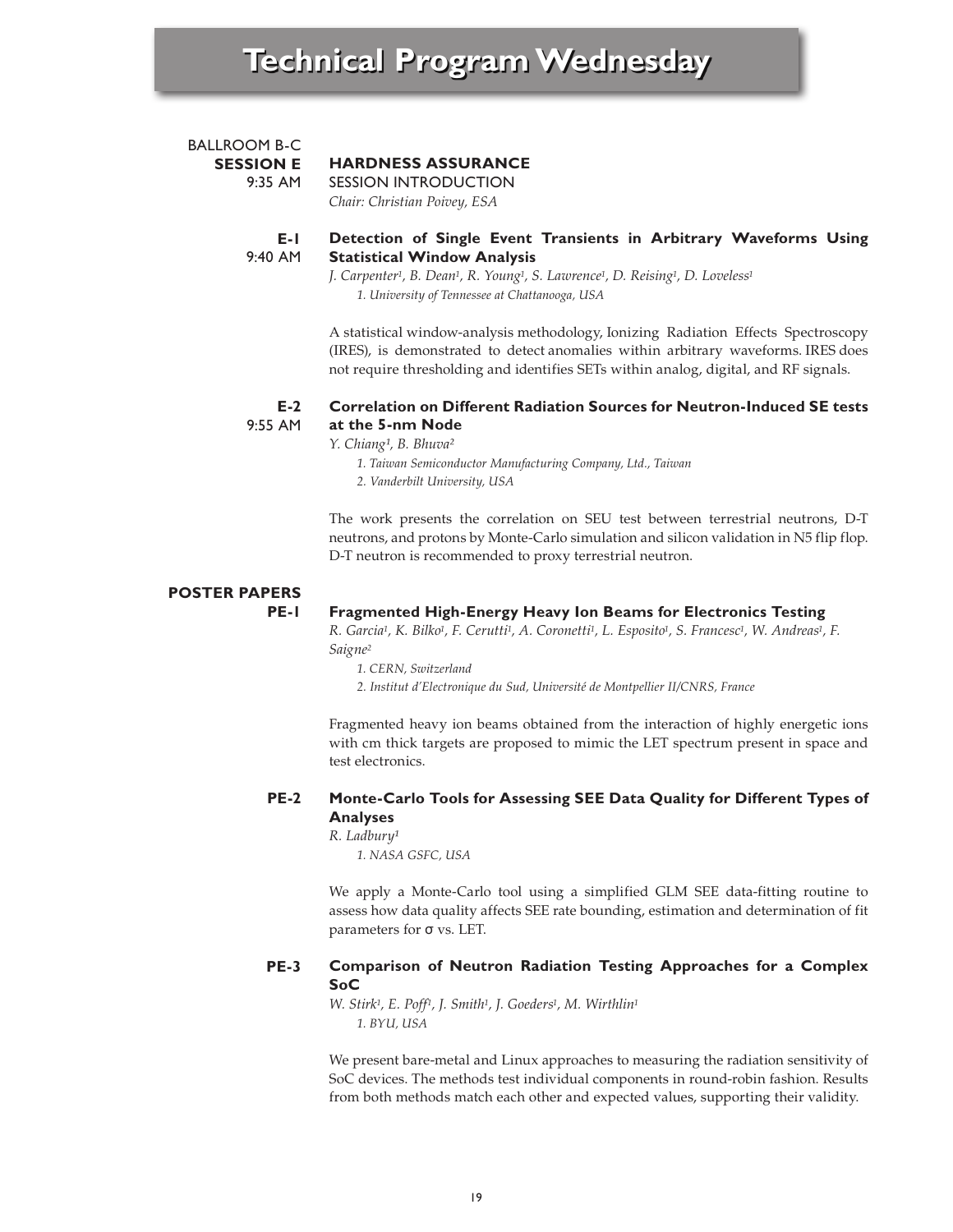10:10 AM – 10:40 AM EXHIBIT HALL A-B-C BREAK

### **SESSION F PHOTONIC DEVICES AND INTEGRATED CIRCUITS**

10:40 AM SESSION INTRODUCTION

*Chair: Cedric Virmontois, CNES*

### **F-1** 10:45 AM **Proton-Induced Displacement Damage in 2D and Stacked CMOS SPADs: Study of DCR Degradation**

*A. Jouni1,2,3, M. Sicre2, V. Malherbe2, B. Mamdy2, J. Belloir1, D. Soussan2, S. De Paoli2,*

*G. Gasiot2, V. Goiffon3, V. Lalucaa1, V. Lorquet2, C. Virmontois1*

- *1. CNES, France*
- *2. STMicroelectronics, France*
- *3. ISAE-SUPAERO, France*

Displacement damage effects produced by proton irradiation on 40-nm CMOS SPADs are studied for different biasing conditions. Mean dark count rate increase and activation energy measurements are performed to characterize the induced bulk defects.

### **F-2** 11:00 AM **Electric Field Enhanced Generation Current in Proton-Irradiated InGaAs Photodiodes**

*M. Benfante1,2,3,4, O. Gilard2, J. Reverchon1, C. Durnez2, V. Goiffon3, S. Demiguel4, T. Dartois4, C. Virmontois2*

- *1. III-V Lab, France*
- *2. CNES, France*
- *3. ISAE Supaero, France*
- 

*4. Thales Alenia Space, France*

The degradation of the dark current due to proton irradiation is studied on InGaAs PIN photodiodes. The combination of dark current and capacitance measurements allows extracting an electric field dependent damage factor.

### **F-3** 11:15 AM **Design, Annealing, and Electric Field Effects on a Proton Irradiated MWIR HgCdTe Focal Plane Array**

*S. Dinand1, N. Baier2, E. De Borniol2, C. Durnez3, V. Goiffon4, O. Gravrand2, S. Rizzolo5, O. Saint-Pé5, C. Virmontois3*

- *1. Airbus DS, CEA Leti, ISAE-SUPAERO, France*
- *2. CEA-Leti, France*
- *3. CNES, France*
- *4. ISAE-SUPAERO, Université de Toulouse, France*
- *5. Airbus Defense and Space, France*

This work presents the performance degradation of a multi pixel-designs n/p midwavelength infrared HgCdTe focal plane array, induced by both total ionizing dose and displacement damage dose through proton irradiation and annealing.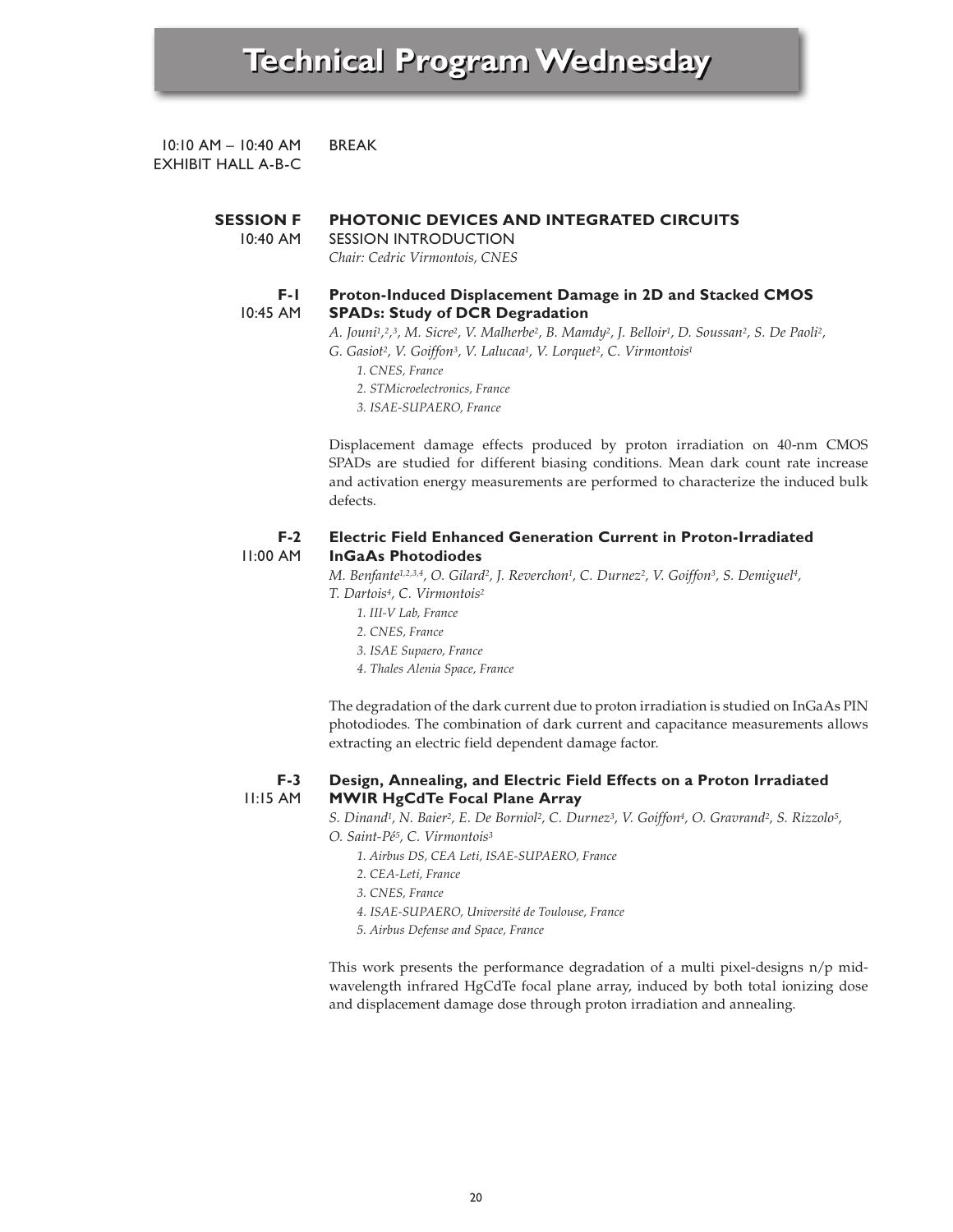| $F-4$           | Influence of the Irradiation Protocol on the Degradation of the                                                                                                                                                                                                                      |  |
|-----------------|--------------------------------------------------------------------------------------------------------------------------------------------------------------------------------------------------------------------------------------------------------------------------------------|--|
| $II:30$ AM      | <b>Electrical Performances of MidWave InfraRed T2SL Detectors</b>                                                                                                                                                                                                                    |  |
|                 | C. Bataillon <sup>1</sup> , J. Perez <sup>1</sup> , R. Alchaar <sup>1</sup> , O. Saint-Pe <sup>2</sup> , O. Gilard <sup>3</sup> , P. Christol <sup>1</sup>                                                                                                                           |  |
|                 | 1. Institut d'Electronique et des Systèmes, France                                                                                                                                                                                                                                   |  |
|                 | 2. Airbus Defense and Space, France                                                                                                                                                                                                                                                  |  |
|                 | 3. Centre National des Etudes Spatiales, France                                                                                                                                                                                                                                      |  |
|                 | Irradiations were performed with 60 MeV protons and fluences up to $8x10^{11}$ H <sup>+</sup> /cm <sup>2</sup><br>on T2SL detector at 100 K or 300 K, showing a different degradation of the electrical<br>performances according to the temperature of detector during irradiation. |  |
| $F-5$           | <b>Temperature Dependence of Radiation-Induced Attenuation of</b>                                                                                                                                                                                                                    |  |
| <b>II:45 AM</b> | Fluorine- Doped Optical Fibers at InfraRed Wavelengths                                                                                                                                                                                                                               |  |
|                 | A. Morana <sup>1</sup> , C. Campanella <sup>1</sup> , G. Melin <sup>2</sup> , T. Robin <sup>2</sup> , E. Marin <sup>1</sup> , A. Boukenter <sup>1</sup> , Y. Ouerdane <sup>1</sup> ,                                                                                                 |  |
|                 | S. Girard <sup>1</sup>                                                                                                                                                                                                                                                               |  |
|                 | 1. Laboratory Hubert Curien, France                                                                                                                                                                                                                                                  |  |
|                 | 2. <i>iXblue</i> , <i>France</i>                                                                                                                                                                                                                                                     |  |

Combined temperature and radiation effects on F-doped fiber transmission in the IR are studied between -80 °C and 80 °C, up to 10  $kGy(SiO<sub>2</sub>)$  dose. Losses are slightly higher at -80 °C than at 20 °C.

# **POSTER PAPERS**

**PF-1**

# **Radiation Effects on Microlenses, Color Filter Arrays, and Polarizing Filters in CMOS Image Sensor**

*C. Virmontois1, A. Antonsanti1,2, V. Lalucaa1, C. Durnez1, P. Panuel1, V. Goiffon2,*

- *M. Estribeau2, O. Saint-Pé3, E. Berdin3, F. Larnaudie3, L. Chavanne1, J. Belloir1*
	- *1. CNES, France*
	- *2. ISAE-SUPAERO, France*
	- *3. Airbus, France*

In addition to providing insights on dark current degradation after irradiation in modern CIS, this work studies the response of optical systems at the pixel level such as color filter arrays, polarized filters, and microlenses.

### **PF-2 Characterization of Single-Photon Avalanche Diodes Under High Proton Irradiation**

*M. Wu1, E. Ripiccini1, C. Fenoglio1, F. Gramuglia1, P. Keshavarzian1, E. Kizilkan1, E. Charbon1*

*1. EPFL, Switzerland*

We characterized SPAD under 10 and 100 MeV proton irradiation up to DDD of 1 PeV/g. We focused our study on DCR and after-pulsing, which appear to be sensitive to lowenergy protons and high flux.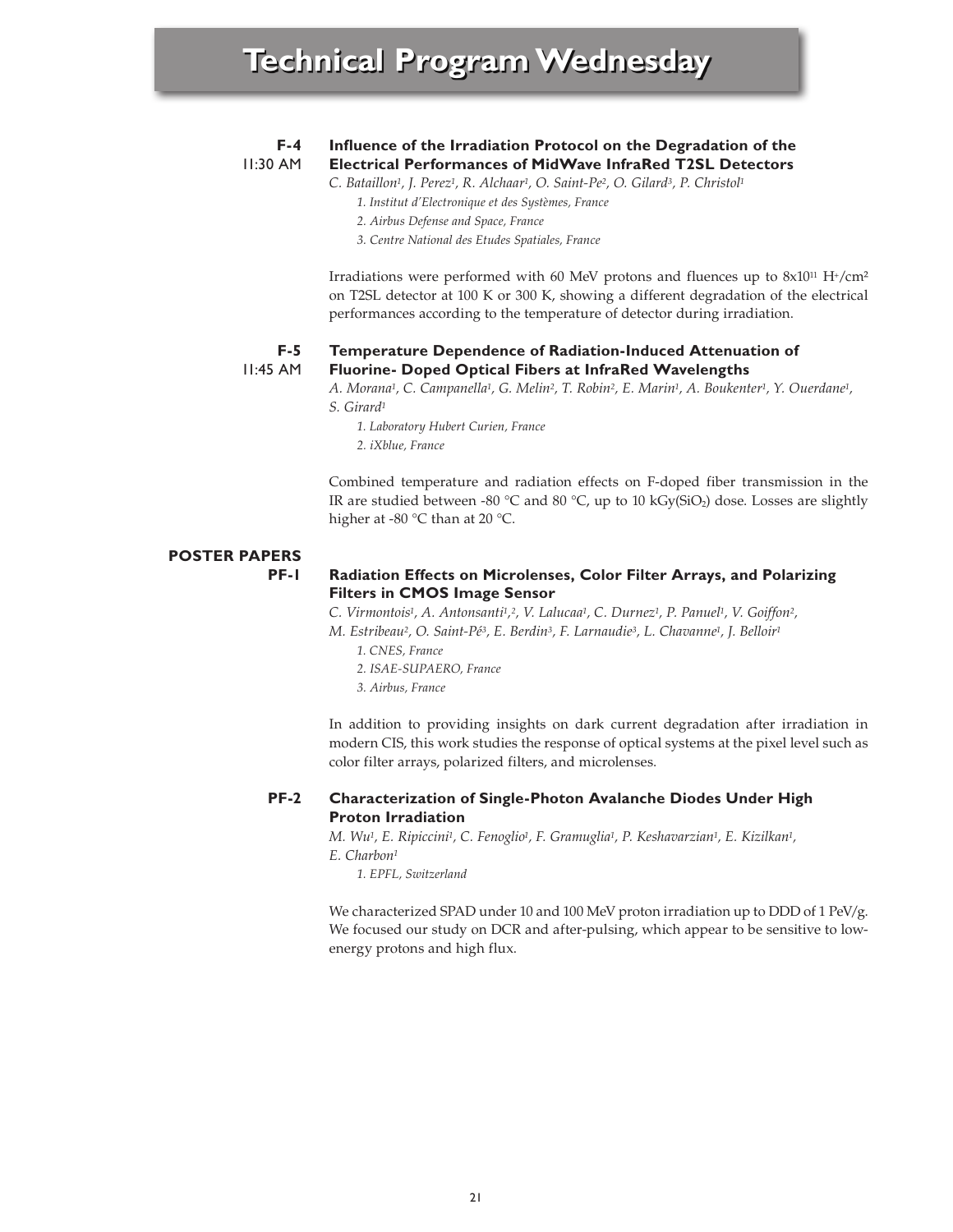## **PF-3 Laser Annealing Protocols for Healing Radiation-Damaged Single-Photo Detectors**

*J. Krynski1, N. Sultana1, Y. Lee2, T. Jennewein1, J. Lim1, V. Makarov1,3*

- *1. University of Waterloo, Canada*
- *2. Photonic Inc., Canada*
- *3. Russian Quantum Center, Russian Federation*

Radiation-induced dark count rate in previously irradiated silicon avalanche photo diodes is significantly reduced in a thermal vacuum environment through annealing of the detector active area with a high-power laser using varying annealing protocols.

## **PF-4 Direct Measurement of Total-Ionizing-Dose-Induced Phase Shift in Commercial, Integrated Silicon-Photonic Waveguides**

*G. Tzintzarov1, J. Teng1, D. Nergui1, S. Lalumondiere2, D. Monahan2, J. Cressler1*

*1. Georgia Tech, USA*

*2. Aerospace Corporation, USA*

Silicon photonic waveguides were exposed to a micro-beam x-ray source. Nonmonotonic radiation-induced phase shifts were measured. Causes and physical mechanisms are discussed.

### **PF-5 Functionalized Microstructured Optical Fiber for Magnetic-field Sensing in Radiation Environments**

*A. Dufour1, D. Jamon1, E. Marin1, S. Neveu2, F. Arnould1, A. Morana1, S. Girard1, F. Royer1*

- *1. Laboratoire Hubert Curien, France*
- *2. Laboratoire PHENIX, France*

A functionalized microstructured optical fiber displaying important polarimetric magneto-optical effects underwent 350 kGy X-ray irradiation with a 10 Gy/s( $SiO<sub>2</sub>$ ) dose rate. In-situ effects were monitored to study its resistance to harsh environments.

## **PF-6 Linear and Nonlinear Optical Properties of Fused Silica and Sapphire in Extreme Radiation and Thermal Environments**

*B. Morgan1, M. Van Zile2, C. Petrie3, P. Sabharwall4, M. Burger1, I. Jovanovic1*

- *1. University of Michigan, USA*
- *2. Ohio State University, USA*
- *3. Oak Ridge National Laboratory, USA*
- *4. Idaho National Laboratory, USA*

We report the initial results from post-irradiation examination of bulk optical materials exposed to simultaneous effects of irradiation and thermal annealing, examined by a Z-scan experiment to measure nonlinear optical properties, and linear absorption experiment.

## **PF-7** Perovskite CsPbBr<sub>3</sub> Single Crystal Detector Stability and Polarization **Under High Flux X-ray irradiation**

*L. Pan1, Y. He1, I. Pandey1, A. Miceli2, D. Chung2, V. Klepov1, M. De Siena1, M. Kanatzidis1,2*

- *1. Northwestern University, USA*
- *2. Argonne National Laboratory, USA*

The performance, regarding signal stability and polarization, of melt grown CsPbBr<sub>3</sub> detectors under X-ray flux of 105-109 photons/s/mm2 was experimentally investigated with detector working in pulse mode or current mode.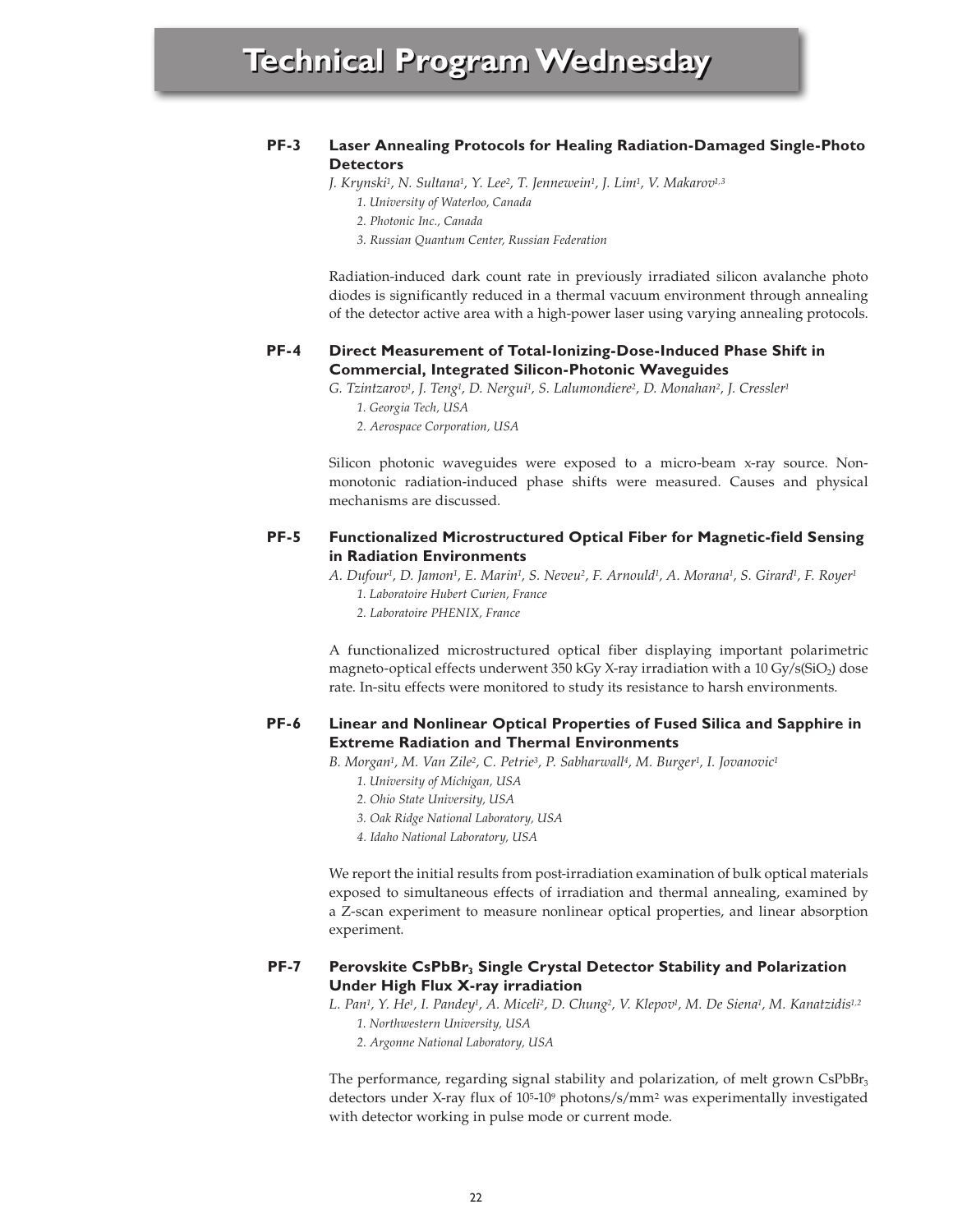EXHIBIT HALL A-B-C 12:00 PM – 1:30 PM

EXHIBITOR LUNCH AND RAFFLES

**RADIATION EFFECTS DATA WORKSHOP** 1:30 PM - 4:30 PM CASCADE C-D-E INTRODUCTION



*Chair: Zachary Fleetwood, SpaceX*

### **DW-1 Neutron-Induced SEEs in the Xilinx Versal Prime**

*H. Quinn¹, C. Corley², P. Thelen³*

- *1. LANL, USA*
- *2. University of Texas, USA*
- *3. SNL, USA*

Results for neutron testing of the 7-nm Xilinx Versal Prime are presented. Results show an improvement in neutron sensitivity from previous Xilinx parts and other manufacturer's microprocessors.

### **DW-2 Proton Induced Single Event Effects on the Arria 10 Commercial Off-the-Shelf CMOS Field Programmable Gate Array**

*R. Koga1, S. Davis1, A. Yarbrough1, J. Shanney1, K. Pham1, C. Cao1, K. Pham1 1. The Aerospace Corporation, USA*

We present observations of proton induced single event effects on the Arria 10 commercial off-the-shelf CMOS FPGA at three proton energy levels. The SRAM-based FPGA was sensitive to protons below 50 MeV.

## **DW-3 64MeV Proton Single-Event Evaluation of Xilinx Single Event Mitigation (XilSEM) Firmware on Xilinx 7-nm ACAP Devices**

*Y. Chen1, P. Maillard1, R. Devi Veggalam1, S. Reddy Madem1, E. Crabill1, J. Barton1, M. Voogel1*

*1. Xilinx, Inc, USA*

Xilinx Single Event Mitigation (XilSEM) firmware shows SEFI immunity on Xilinx 7nm ACAP™ characterized using a 64 MeV proton source. XilSEM CRAM scrubbing and NPI scanning functionality and error coverage is presented.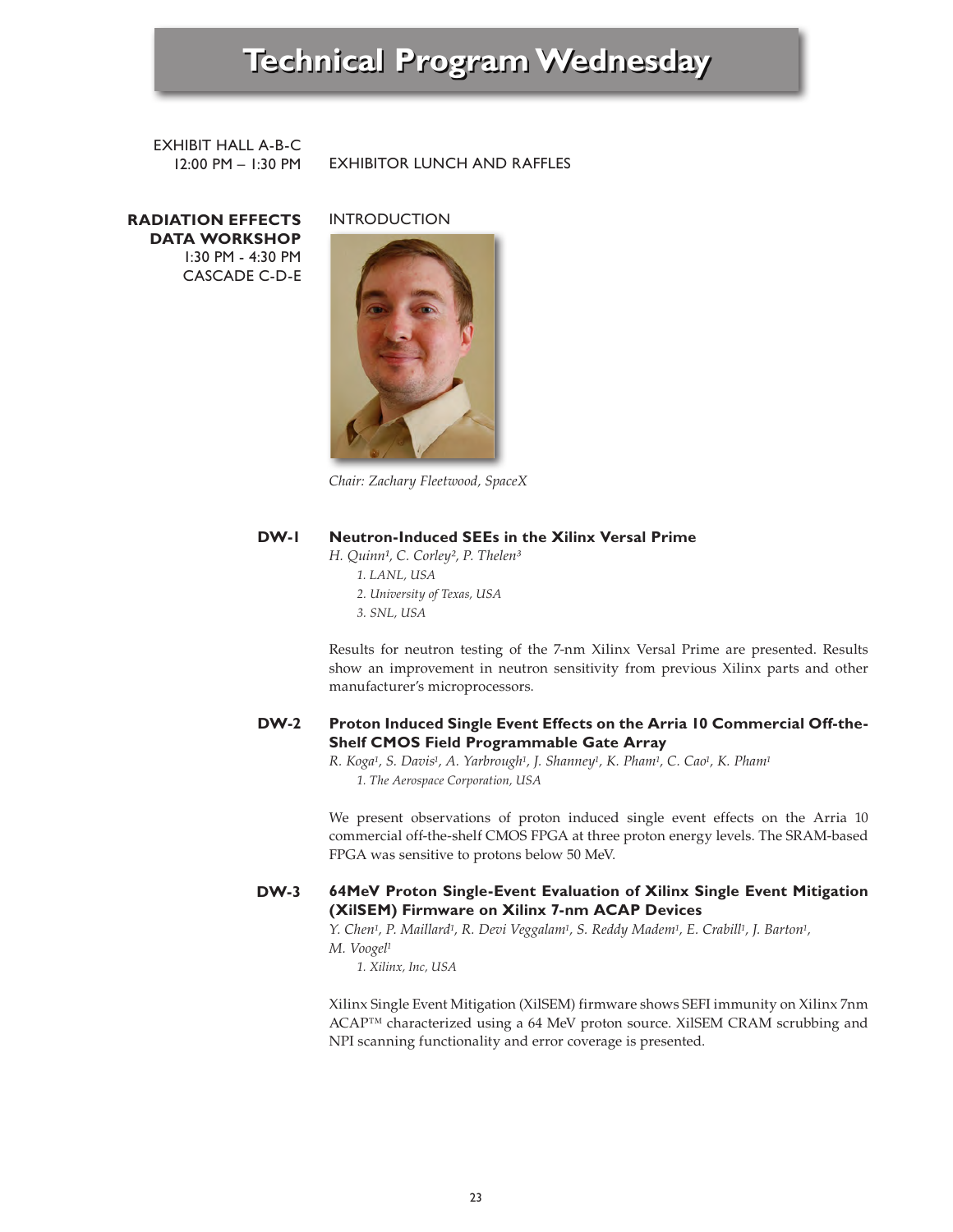## **DW-4 Neutron and > 60MeV Proton Characterization of Xilinx 7nm VersalTM Multicore Scalar Processing System (PS)**

*P. Maillard1, Y. Chen1, J. Arver1, A. Shui1, M. Voogel1, V. Merugu1 1. Xilinx, Inc, USA*

This paper presents the single event response of Xilinx's 7nm Versal™ multicore scalar processing system (PS) using Xilinx System Validation Tool (SVT) design suite. SEU, SEFI and SEL results are presented.

## **DW-5 Compendium of Current Heavy Ion Single-Event Effects Test Results for Candidate Electronics for NASA Johnson Space Center**

*J. Pritts1, R. Gaza1, C. Bailey1, N. Kyson1 1. NASA JSC, USA*

We present radiation effects test results and analysis produced by NASA JSC in 2021 for candidate electronic components and devices. Devices tested include integrated circuits, MOSFETs, DC-DC converters, and various commercial solutions.

### **DW-6 A Study of Neutron Induced Single-Event Damage in AlGaN/GaN HEMTs**

*H. Gao1, D. Ahsanullah1, R. Baumann1, B. Gnade1 1. Southern Methodist University, USA*

Accelerated neutron study results of gallium nitride power devices are reported. Hundreds of devices were irradiated while stressed with drain voltages of up to 400V. The observed failures enable an accurate assessment of terrestrial reliability.

## **DW-7 Characterization of the Effects of 250 MeV Proton-Induced Total Ionizing Dose and Displacement Damage on the 66266 Optocoupler**

*S. Messenger1, M. Mishler1, J. Hack1, P. Dudek1 1. Northrop Grumman Corporation, USA*

This paper explores the combined effects of total ionizing and displacement damage dose caused by 250 MeV protons on the Micropac 66266 optocoupler. Proton fluences up to  $4 \times 10^{12}$  p<sup>+</sup>/cm<sup>2</sup> were used for this radiation test.

### **DW-8 Single Event Upset and Total Ionizing Dose Response of 12LP FinFET Digital Circuits**

J*. Neuendank1, M. Spear1, T. Wallace1, D. Wilson1, J. Solano1, G. Irumva1, I. Sanchez Esqueda1, H. Barnaby1, L. Clark1, J. Brunhaver1, M. Turowski2, E. Mikkola2, D. Hughart3, J. Manuel3, S. Agarwal3, B. Vaandrager3, G. Vizkelethy3, M. King3, M. Marinella3*

- *1. Arizona State University, USA*
- *2. Alphacore Inc, USA*
- *3. Sandia National Laboratories, USA*

Experimental results showing the total ionizing dose response of 12-nm bulk FinFET digital circuits to 60 keV x-ray are presented. Single event upset cross-sections vs. ion linear energy transfer for digital flip-flop chains are extracted.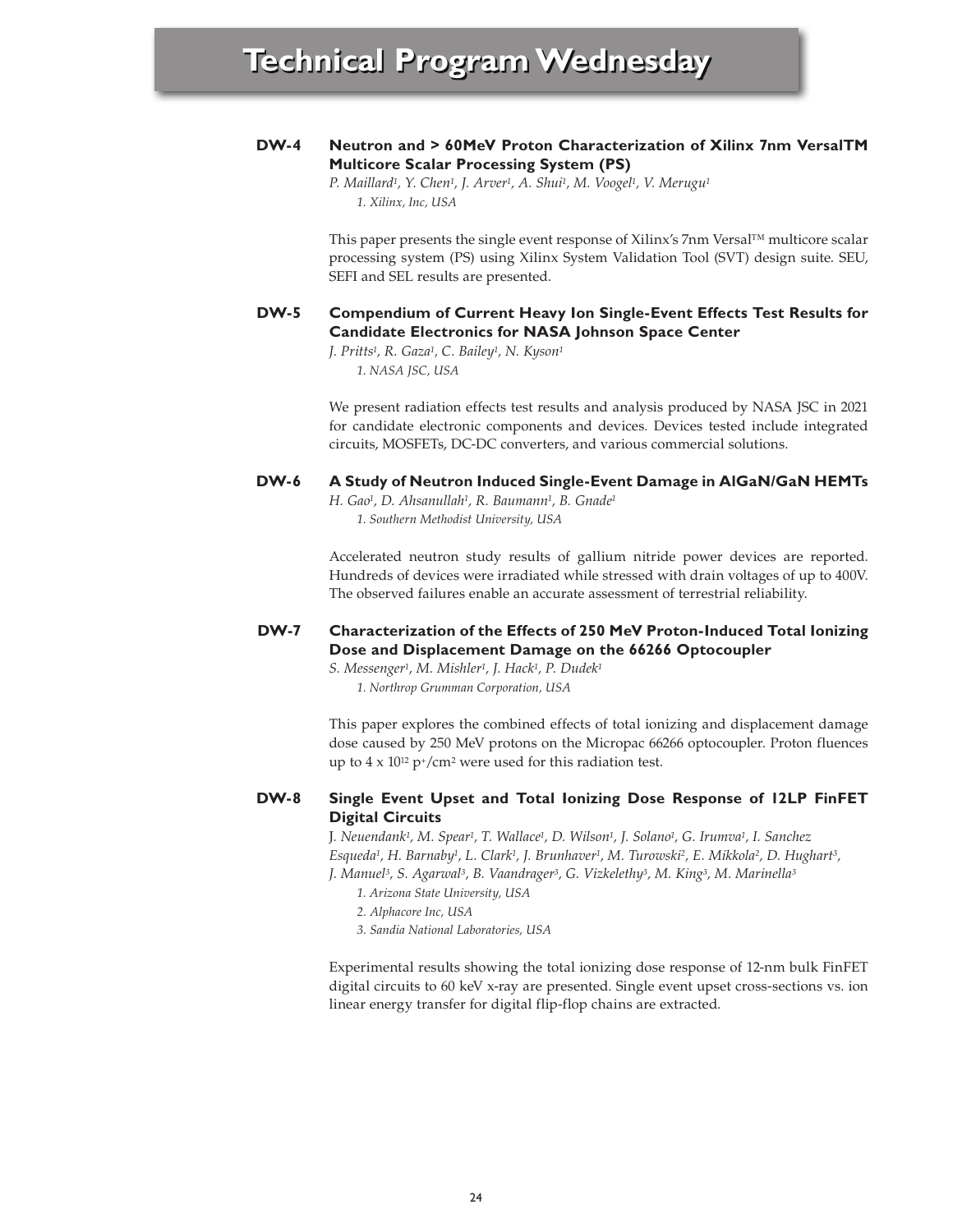### **DW-9 SET Characterization of a High and Low Side Gate Driver (RIC7S113) Using Pulsed Laser and Heavy Ion Testing**

*J. Warner<sup>1</sup>*, *E. Faraci<sup>2</sup>*, *C. Pham<sup>1</sup>* 

*1. JHUAPL, USA*

*2. IR HiRel, an Infineon Technologies Company, USA*

The SET response of the RIC7S113 gate driver was characterized using pulsed laser and heavy ion accelerator testing. The SET response between the two methods are compared.

### **DW-10 Neutron-Induced Single-Event Effects and Total Ionizing Dose Response in Embedded Radios**

*E. Auden1, M. Caffrey1*

*1. Los Alamos National Laboratory, USA*

Neutron-induced single-event effects, displacement damage, and total ionizing dose are characterized for a commercial-off-the-shelf embedded radio. The radio's radiation tolerance is investigated as part of an evaluation for possible spaceflight on short-term exploratory satellites.

## **DW-11 SEL and SEU In-Flight Data from Memories On-Board PROBA-II Spacecraft**

*C. Poivey¹, R. Harboe-Sorensen²*

- *1. ESA, Netherlands*
- *2. RHS consulting, Netherlands*

This paper presents an analysis of the SEE in-flight data of memories on board Proba-II spacecraft. Proba-II spacecraft has been flying on a LEO orbit since November 2009. Observed in-flight error rates are compared with predictions based on ground test data.

### **DW-12 Total Ionizing Dose Response of Commercial 22-nm FD-SOI CMOS Technology**

*J. Solano1, D. Wilson1, T. Wallace1, O. Forman1, M. Spear1, I. Sanchez Esqueda1, H. Barnaby1, A. Privat1, N. Turowski2, V. Rudolf3*

- *1. Arizona State University, USA*
- *2. Alphacore, USA*
- *3. Spacecraft Component Branch, Air Force Research Lab, USA*

Experimental results showing the response of 22-nm fully depleted silicon on insulator devices (FD-SOI) are presented. Gate voltage shift at a constant drain current is extracted and compared across all similar devices of varying widths.

### **DW-13 Debugging Xilinx Zynq-7000 SoC Processor Caches During Linux System Execution Under Proton Irradiation**

*J. Mattis1, J. Budroweit1, S. Ferdinand1 1. DLR e.V., Germany*

In this paper we present a deeper insight on the CPU caches of a Zynq-7000 SoC, their influence in a running operating system and possible reasons for their malfunction by using a 230-MeV proton beam.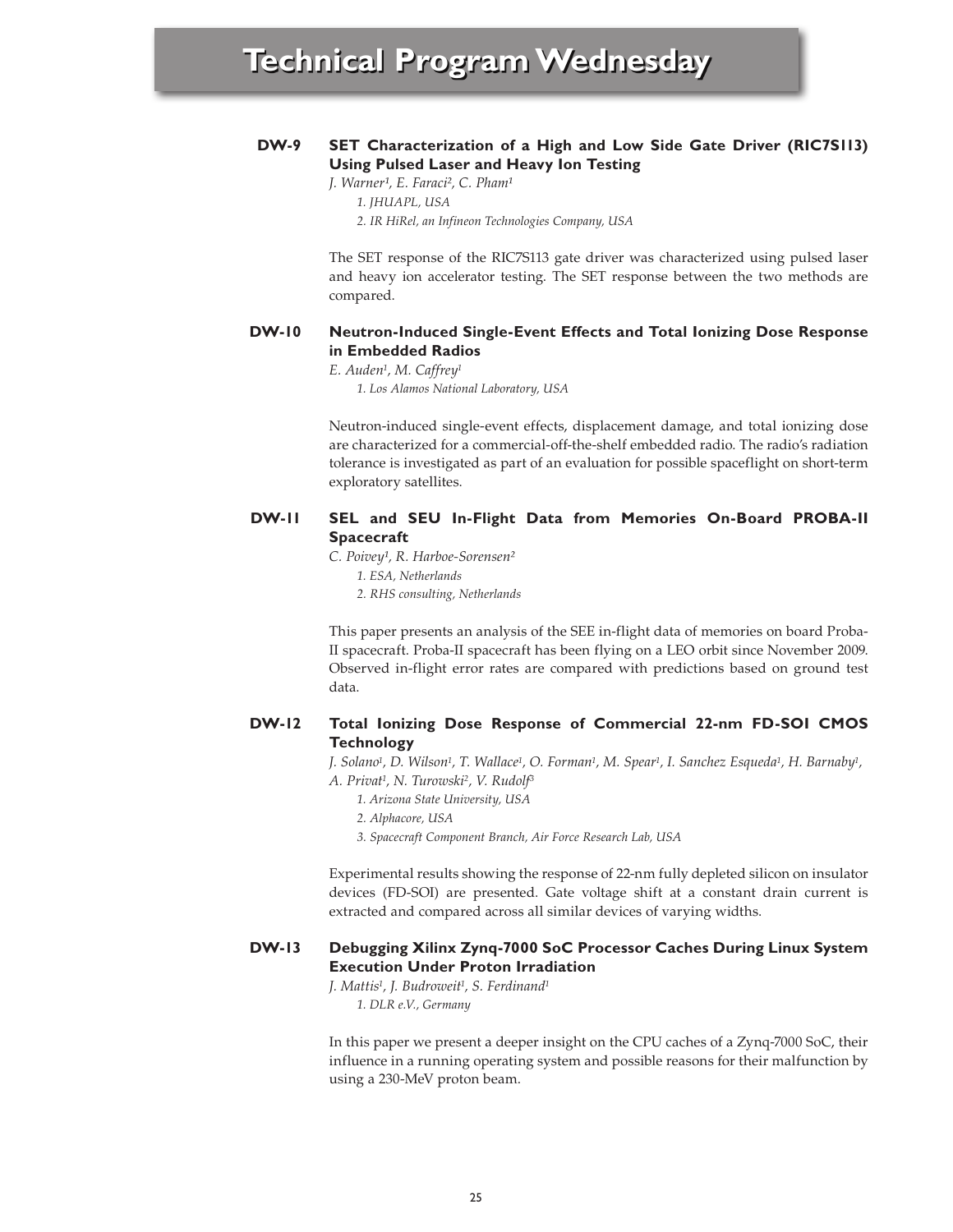## **DW-14 Single Event Characterization of Power Components Under Heavy Ion Irradiation**

*N. Aksteiner1, J. Budroweit1 1. DLR e.V., Germany*

Three power control devices were characterized under heavy ion irradiation. Two LT3007 LDOs showed many transients and breakdown. A single sample of the LT8610 Buck converter showed significant transients. The ADM1270 hot-swap controller showed various SEE.

### **DW-15 TID and SEE Evaluation on a Universal Input, 10-Output Low Impedance LVCMOS Buffer**

*J. Budroweit1, N. Aksteiner1 1. DLR e.V., Germany*

This paper presents the latest TID and SEE test results of the Texas Instruments CDCLVC1310, a universal input, 10-output low impedance LVCMOS buffer.

### **DW-16 NASA Goddard Space Flight Center's Recent Radiation Effects Test Results**

*A. Topper1, E. Wilcox2, M. Casey2, J. Barth2, M. Joplin2, M. Berg1, T. Carstens2, M. Campola2, D. Cochran1, M. Obryan1, J. Pellish2, P. Majewicz2*

*1. SSAI, USA 2. NASA GSFC, USA*

Total ionizing dose, displacement damage dose, and single event effects testing were performed to characterize and determine the suitability of candidate electronics for NASA space utilization. Devices tested include FPGAs, optoelectronics, digital, analog, and bipolar devices.

### **DW-17 Radiation Assessment of Two Automotive-Grade N-Channel MOSFETs**

*J. Ward1, J. Mckoy1, I. Jeffrey1, D. Ross2, P. Ferguson1*

- *1. University of Manitoba, Canada*
- *2. Magellan Aerospace, Canada*

Radiation assessment is performed for two automotive-grade N-MOSFETs for qualification for use in low Earth orbit satellites. Decreases in threshold voltage are observed during total dose screening. Parts may be suitable for use in low Earth orbit satellites.

## **DW-18 The Aerospace Corporation's Compendium of Recent Radiation Testing Results**

*S. Davis1, A. Yarbrough1, R. Koga1, A. Wright1, J. Shanney1, K. Pham1, C. Cao1, K. Pham1 1. The Aerospace Corporation, USA*

Radiation testing was performed on several commercial components to determine the response of these components to the space radiation environment. Testing was performed using protons and heavy ions.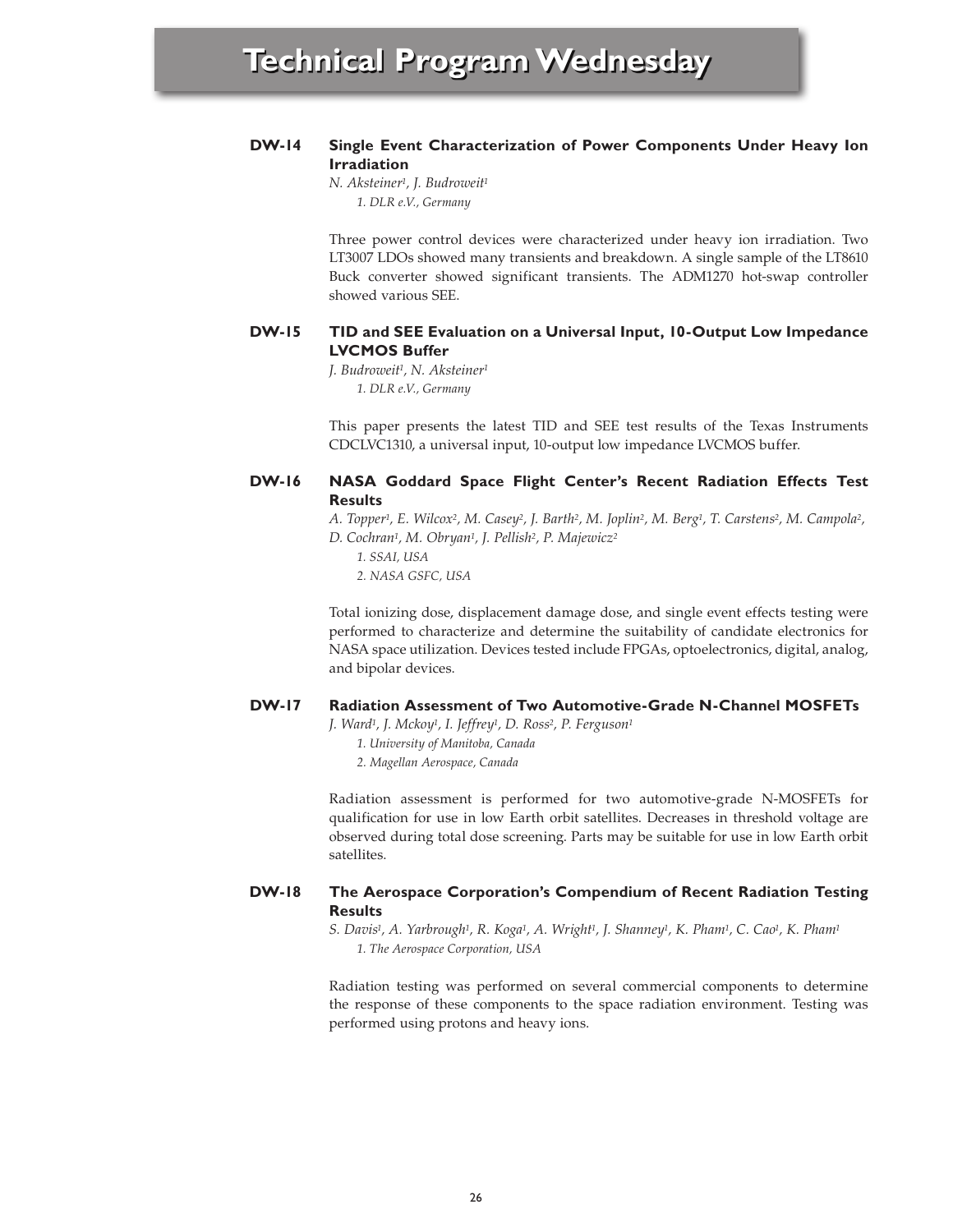## **DW-19 Single Event Effects and Total Ionizing Dose Characterization of a 1.25Gbps LVDS Repeater**

*A. Turnbull1, M. Von Thun1, E. Serna1, J. Yount1 1. CAES, USA*

Single Event Latch-up (SEL), Single Event Transient and Total Ionizing Dose (TID) radiation characterization was performed on a CAES UT54LVDS454 1.25Gbps LVDS repeater. The device was shown to be suitable for space applications.

## **DW-20 Total Ionizing Dose Characterization of Texas Instruments LMX2615-SP 40 MHz to 15 GHz Wideband Synthesizer with Phase Synchronization and JESD204B Support**

*K. Kruckmeyer1, T. Thang1 1. Texas Instruments, USA*

The LMX2615-SP is a frequency synthesizer (clock) with integrated PLL and VCO that can generate frequencies up to 15 GHz. TID and ELDRS characterization data will be presented.

## **DW-21 First Extensive Radiation Characterization of Double Capacitive SiO**<sub>2</sub> **Isolation Barrier Technology using TI's ISOS141-SEP as a Test Vehicle**

*M. Saul1, R. Gooty1, S. Williams1, S. Khan1, K. Elnashar1 1. Texas instruments, USA*

Double capacitive  $SiO<sub>2</sub>$  isolation is a modern system isolation solution with improved radiation results such as single event latchup, single event dielectric rupture, total ionizing dose, and neutron displacement damage.

## **DW-22 Radiation Evaluation of the TPS7H4010-SEP Step-Down Voltage Converter**

*T. Lew1, J. Cruz-Colon1, A. Marinelarena1, N. Cunningham1 1. Texas Instruments, USA*

Single events effects (SEE) characterization results for TPS7H4010-SEP Step-Down Converter are summarized, showing very robust SEE performance up to  $LET_{EFF}=43$ MeV-cm2/mg.

### **DW-23 A Heavy-Ion Single-Event Effects Test Facility at Michigan State University** *S. Lidia1, T. Glasmacher1, S. Kim1, G. Machicoane1, P. Ostroumov1, A. Stolz1*

*1. Facility for Rare Isotope Beams, Michigan State University, USA*

Michigan State University has commissioned a new SEE test facility based on the recently completed Facility for Rare Isotope Beams superconducting LINAC. We review the facility design, capabilities, and commissioning status.

## **DW-24 Displacement Damage and Total Ionizing Dose at High and Low Dose Rate Performance of an Optocoupler**

*Z. Yang1, D. Hiemstra2, S. Shi1, C. Jin1, Z. Li1, L. Chen1 1. University of Saskatchewan, Canada 2. MDA, Canada*

Results of proton and Cobalt-60 irradiation of an optocoupler are presented. Performance in the space radiation environment is discussed.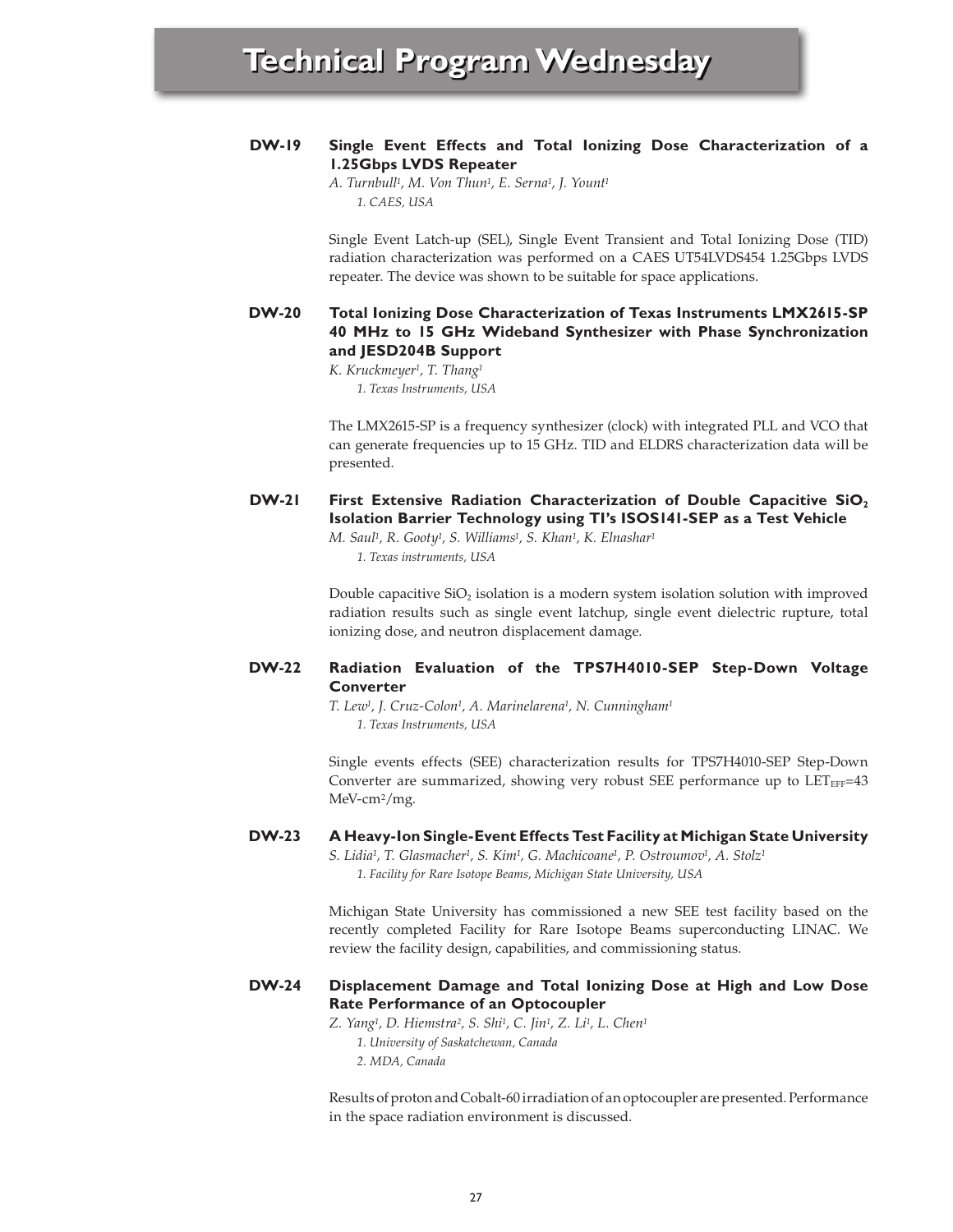

*D. Hiemstra1, S. Shi2, L. Chen2*

*1. MDA, Canada*

*2. University of Saskatchewan, Canada*

Results of Cobalt-60 high dose rate irradiation of isolated switching regulator evaluation kits are provided. Their performance in the space radiation environment is discussed.

### **DW-28 Single Event Effect Measurements of Micron Technology 128Gb Single-Level NAND Flash Memory**

*F. Irom1, G. Allen1 1. Jet Propulsion Laboratory, USA*

Heavy ion single-event measurements on 128Gb Micron Technology single-level NAND flash memory are reported. Two single event effects phenomena were investigated: single bit upsets and single effect functional interrupts.

### **DW-29 Neutron Induced Displacement Damage in Commercial Power Management Integrated Circuits**

*G. Koli1, E. Auden2, H. Quinn2*

- *1. Arizona State University, USA*
- *2. Los Alamos National Laboratory, USA*

Atmospheric neutrons can produce damaging effects in power management integrated circuits (PMICs). Three commercial PMICs have been irradiated with neutrons to investigate displacement damage effects in low drop-out (LDO) and stepdown (Buck) voltage regulators.

#### **DW-30 Combined Neutron and TID Results of the Intersil ISL70321SEH**

*W. Newman1, N. van Vonno1, L. Pearce1, D. Turner1 1. Renesas, USA*

We report the combined results of the ISL70321SEH after exposure to  $5 \times 10^{11}$ ,  $2 \times 10^{12}$ , and 1 x 1013 neutrons/cm2 followed by 100 krad(Si) HDR total ionizing dose.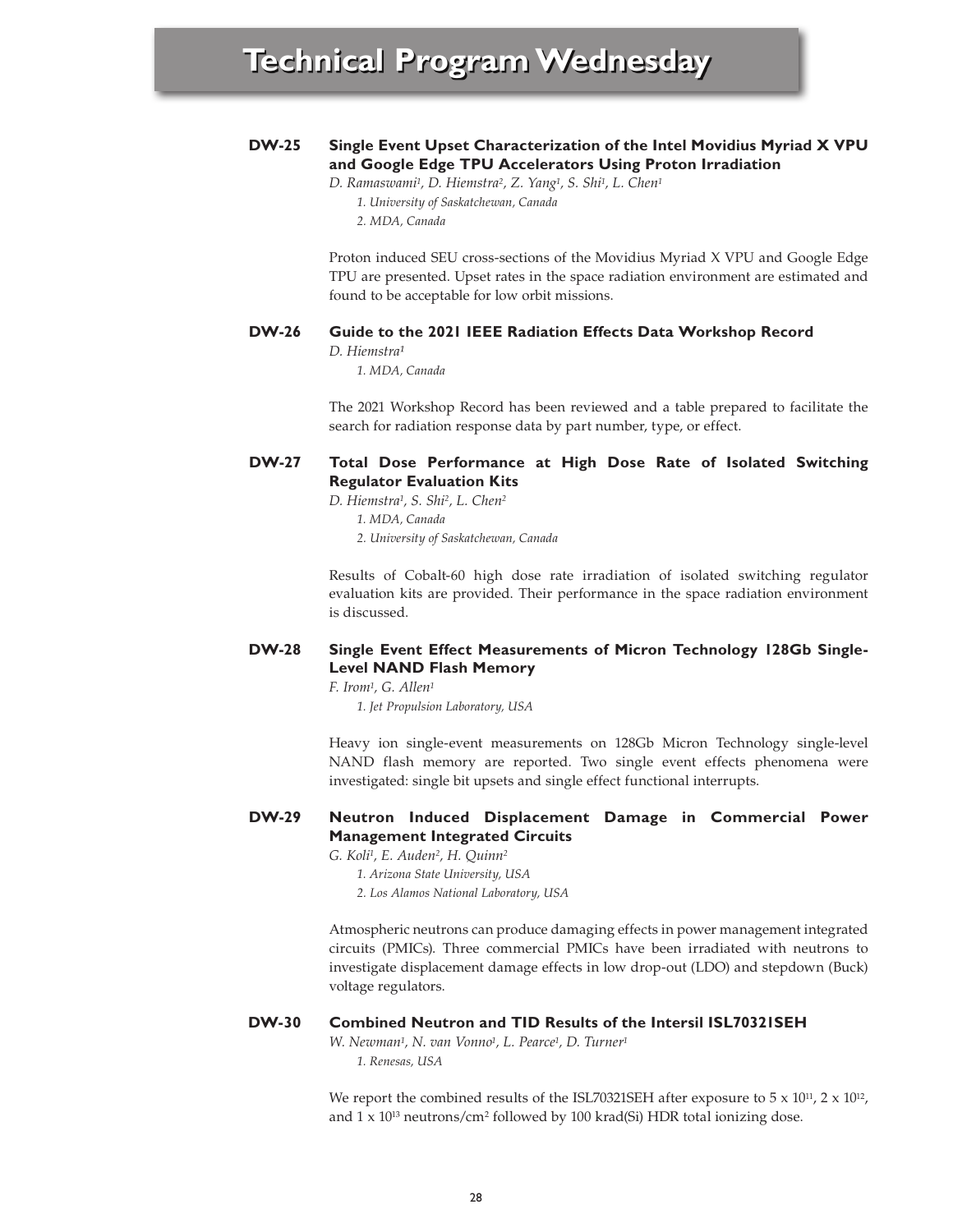### **DW-31 Radiation Results for Modern GaN-on-Si Power Transistors**

*R. Strittmatter1, B. Sun1, S. Zhang1, M. Zafrani2, A. Lidow1*

*1. Efficient Power Conversion Corporation, USA*

*2. EPC Space, USA*

GaN-on-Si power transistors launched in 2021 and early 2022 specifically designed for high radiation resistance and low dynamic on-resistance are characterized for single event and dynamic on-resistance, demonstrating improvement over all prior generation GaN-on-Si devices.

### **DW-32 Single Event Effects Characterization of Microchip Programmable Current Limiting Power Switch LX7712**

*M. Leuenberger1, R. Stevens1, D. Johnson1, N. Rezzak1 1. Microchip Technology, USA*

The heavy ions single event effect characterization results of Microchip Technology's radiation-hardened programmable current limiting power switch IC, the LX7712, are presented. The data shown are based on single event campaign of September 2021

## **DW-33 Radiation Evaluation of the DP83561-SP Radiation Hardened, 10/100/1000 Ethernet PHY Transceiver with SEFI Handling Sub-System**

 $R.$  Gooty<sup>1</sup>

*1. Texas instruments, USA*

High reliability gigabit ethernet PHY transceivers designed for the high-radiation environment with SEFI handling sub-system radiation effects are evaluated.

## **DW-34 Improving the Total Ionizing Dose and Single Event Performance of a High Voltage 180nm CMOS Trusted Foundry Process**

*M. Hamlyn1, I. Donnelly1, A. Ghoshal1, A. Quiroz1 1. Apogee Semiconductor, USA*

Developing radiation hardened components in 180nm CMOS process is a challenge due to total ionizing dose (TID) effects. TID performance was improved from 30krad to 300krad using TID improved transistors and results will be shown.

#### **DW-35 Accelerated Nuclear Radiation Effects on the Raspberry Pi 3 B+**

*C. Corley1, H. Quinn2, E. Swartzlander, Jr.1 1. University of Texas, USA 2. LANL, USA*

The Raspberry Pi3B+ running Linux-derivative RaspberryPi OS and benchmarks was subjected to radiation testing in the neutron beam at LANSCE. Cross sections for SEUs, SEFIs, and crashes/hangs were recorded. Testing this complex system is discussed.

#### **DW-36 Raspberry Pi Zero and 3B+ SEE and TID Test Results**

*S. Guertin1, S. Vartanian1, A. Daniel1 1. NASA JPL, USA*

We report SEE and TID testing of Raspberry Pi Zero and Raspberry Pi 3B+ computers. SEFI modes, display errors, and file transfer failures dominated the responses.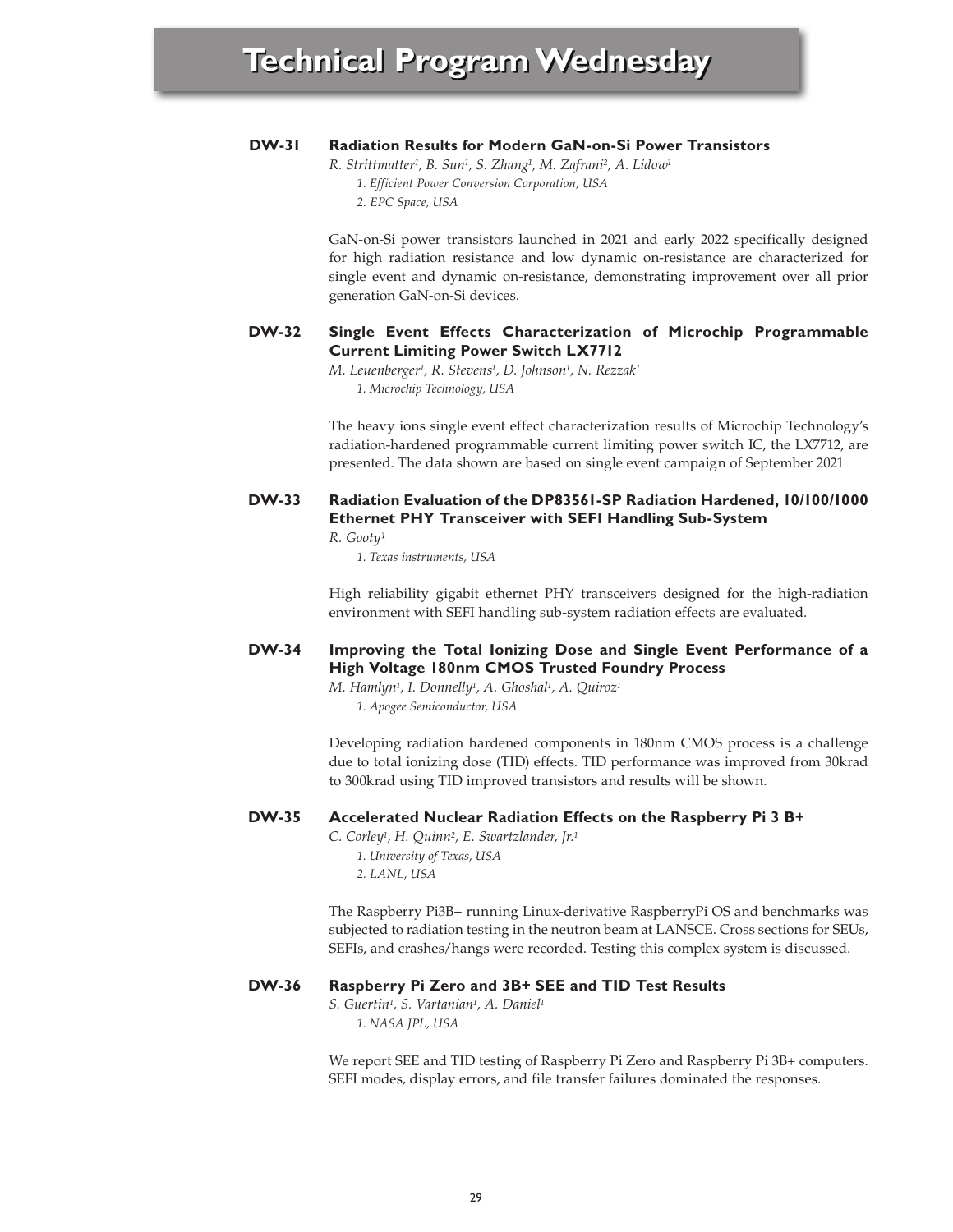## **DW-37 Total Ionizing Dose and Reliability Evaluation of the ST-DDR4 Spin-Transfer Torque Magnetoresistive Random Access Memory (STT-MRAM)**

*S. Vartanian1, J. Yang-scharlotta1, G. Allen1, A. Daniel1, F. Mancoff2, D. Symalla2, A. Olsen2, D. Costanzo1*

*1. NASA Jet Propulsion Laboratory, USA*

*2. Everspin Technologies, USA*

We present total ionizing dose (TID) evaluation of the Everspin Technologies 1Gb nonvolatile ST-DDR4 spin-transfer torque MRAM, and its effects on the reliability of the magnetic tunnel junctions (MTJs).

### **DW-38 Total Dose and Ion Beam Radiation Response of Spin-Transfer Torque MRAM**

*A. Cao1, L. Wang1, J. Zhang1, C. Gou1, L. Liu1, X. Li1, X. Bi1, Z. Li1, X. Han1, B. Wang2, Y. Zhao1*

*1. Beijing Microelectronics Technology Institute, China*

*2. The School of Integrated Circuit Science and Engineering, Beihang University, China*

The total dose and ion beam radiation responses of a commercial STT-MRAM are evaluated. The results indicate that MTJ is inherently radiation tolerant, while the peripheral circuit exhibits soft errors during ion beam irradiation.

### **DW-39 Temperature Control Equipment for SEE and TID Tests**

*A. Bakerenkov1, V. Felitsyn2, P. Chubunov1, A. Koziukov1, N. Bondarenko1, M. Maltseva1*

- *1. Branch of JSC "United Rocket and Space Corporation" "Institute of Space Device Engineering", Russian Federation*
- *2. National Research Nuclear University MEPhI (Moscow Engineering Physics Institute), Russian Federation*

Equipment for temperature control of integrated circuits in the range from -60 °C to +125 °C during radiation tests was developed and described. The equipment can be used for both SEE and TID tests.

#### 4:30 PM END OF WEDNESDAY SESSIONS

6:00 PM **CONFERENCE SOCIAL**

(Busses leave 5:30 - 5:50 PM)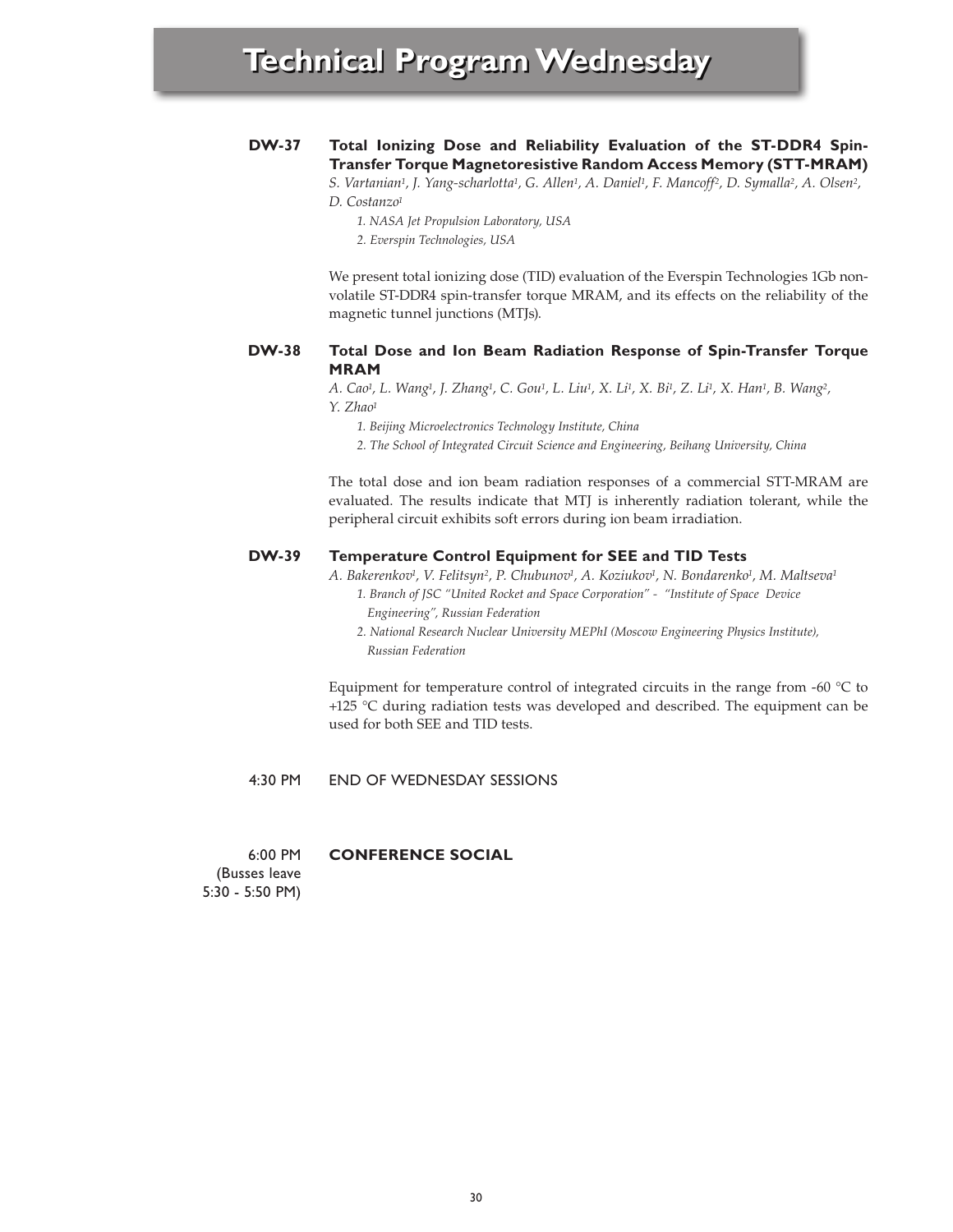### CASCADE A-B **BREAKFAST WITH YOUNG PROFESSIONALS PRESENTATION**

7:00 - 8:15 AM *(Ticket Required to Attend)*

BALLROOM B-C

# **Dinosaurs and other Mesozoic critters of Utah – A trip through Deep Time**

*Professor Brooks Britt, Chair, Geological Sciences, Brigham Young University, Provo, Utah*



**INVITED TALK** 8:30 - 9:30 AM

> Utah has long been renowned for its dinosaurs and spectacular geology. I will show you how the BYU Museum of Paleontology's team of paleontologists collects dinosaurs and their cohorts, what the rocks that contain their bones reveal about the ancient environments in which they



lived, and how we obtain the ages of the rocks. Contrary to what you've seen in movies, where the rock is quickly brushed from the bones, I will show the reality of excavating – which involves giant bulldozers, high-explosives, and CAT-scans to extract the bones from their stony tombs. Finally, you will learn about a spectacular fossil site located on the edge of a cliff in northeastern Utah - the Saints & Sinners Quarry. There, over 20,000 bones have been collected. These bones represent an array of animals, ranging from dinosaurs to pterosaurs to drepanosaurs. All died of dehydration, along the shores of a drying oasis. This oasis was surrounded by dunes hundreds of feet high in the midst of a desert covering 2.2 million square kilometers some 208-million-years ago.

Brooks is from the Tacoma/Seattle area of Washington State. At the age of 14 he and a cousin planned and executed a dinosaur hunting expedition via bicycle near Vernal, Utah. They found and opened a dinosaur site the first day and they operated it over three summers. Both became paleontologists.

He obtained bachelor's and master's degrees from Brigham Young University (BYU) and a Ph.D. from the University of Calgary/Royal Tyrrell Museum of Paleontology in Alberta, Canada. Before returning to BYU as a professor he was a museum curator and a museum director.

He has worked primarily on theropod and sauropod dinosaurs, but his current focus is a Late Triassic fauna from northeastern Utah and the Early Cretaceous Cedar Mountain Formation fauna.

BALLROOM B-C **SESSION G** 9:30 AM

**DOSIMETRY** SESSION INTRODUCTION *Chair: Ethan Cascio, Massachusetts General Hospital*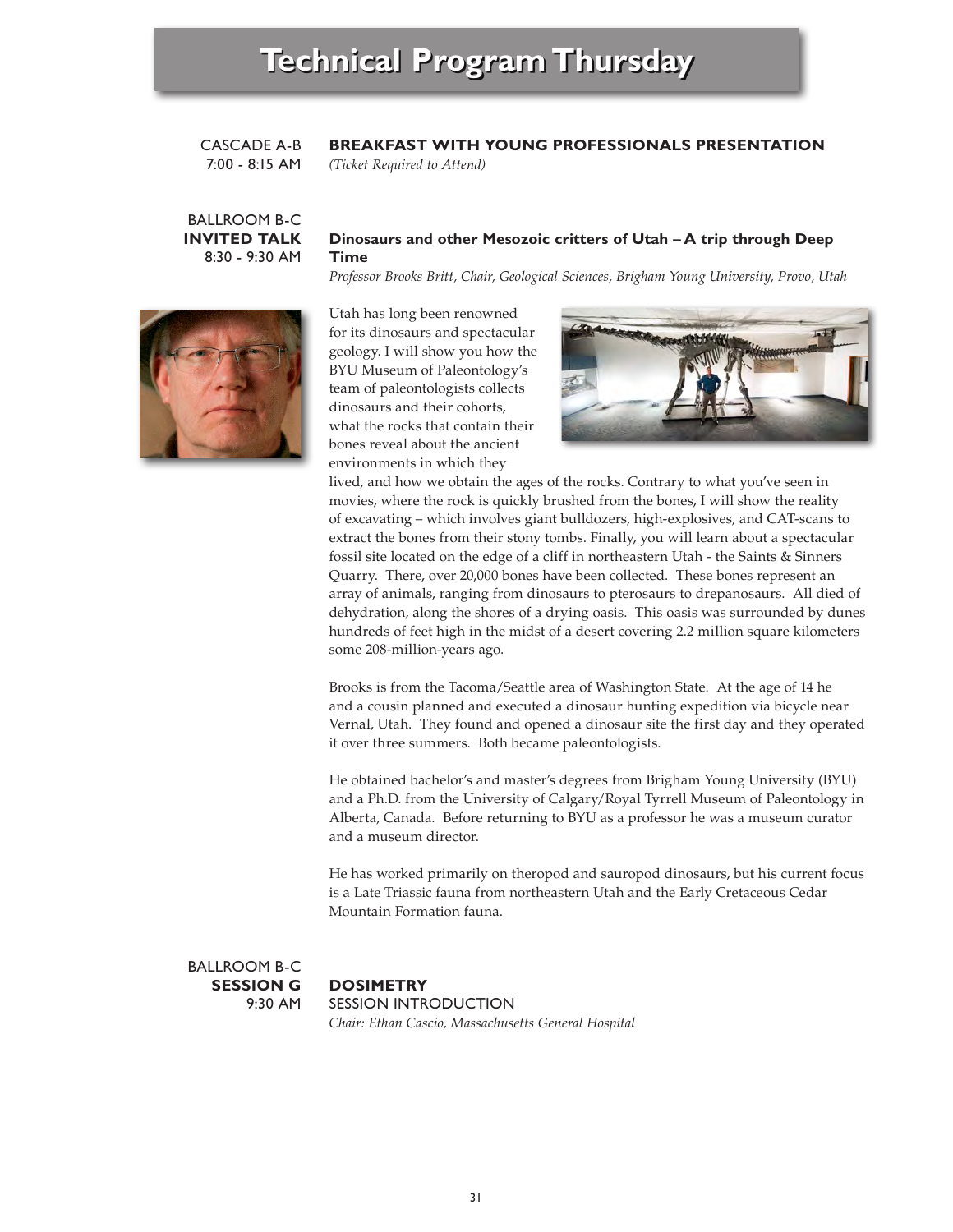#### **G-1 Charge Collection in SOI Microdosimeters and Their Radiation Hardness**

9:35 AM

- *V. Pan1, L. Tran1, Z. Pastuovic2, D. Hill1, J. Williams1, M. Povoli3, A. Kok3, S. Peracchi2, D. Boardman2, S. Guatelli1, M. Petasecca1, M. Lerch1, A. Rosenfeld1*
	- *1. University of Wollongong, Australia*
	- *2. ANSTO, Australia*
	- *3. SINTEF, Norway*

A negative pulse has been observed in a new batch of SOI microdosimeters originating from the substrate. CCE studies have been conducted to investigate this pulse as well as radiation hardness studies on the device.

### **G-2** 9:50 AM **Mirror-Assisted Radioluminescent Optical Fibers for X-ray Beam Monitoring**

*J. Vidalot1,2, F. Fricano2, A. Morana2, C. Campanella2, D. Lambert1, J. Michalon2,*

- *Y. Ouerdane2, A. Boukenter2, M. Raine1, P. Paillet1, S. Girard2*
	- *1. CEA / université Jean Monnet St Etienne, France*
		- *2. Laboratoire Hubert Curien université Jean Monnet CNRS UMR 5516 IOGS St Etienne - France, France*

We investigate the performances of an Aluminum mirror-assisted radioluminescent nitrogen-doped optical fiber to monitor X-ray fluxes from 0.05 to 1.5 Gy/s.

### **G-3** 10:05 AM **Towards an Embedded and Distributed Optical Fiber-based Dosimeter for Space Applications**

*A. Meyer1, A. Morana1, L. Weninger1, N. Balcon2, G. Mélin3, J. Mekki2, T. Robin3,*

- *A. Champavère4, F. Saigné5, J. Boch5, T. Maraine5, A. Aït-ali-saïd6, E. Marin1, Y. Ouerdane1,*
- *A. Boukenter1, S. Girard1*
	- *1. Université Jean Monnet, France*
	- *2. CNES, France*
	- *3. iXblue, France*
	- *4. GuidOptix, France*
	- *5. Université de Montpellier, France*
	- *6. TRAD, France*

We investigated the performance under γ and X-rays of an optical-fiber-based distributed dosimeter consisting of an embedded Optical Time-Domain Reflectometry (OTDR) interrogator operating at 1610 nm and a phosphorus-doped, single-mode, sizereduced optical fiber.

# **POSTER PAPERS**

# **PG-1**

# **New Real-Time Fluence Correction Method with SRAM Dosimeter for High Accuracy Single-Event Effect Evaluation System**

*R. Yoon1, D. Bae1, K. Kim1, S. Chung1, H. Lee1, S. Woo1, C. Cho1, J. Yoo1, S. Wender2, Y. Kim1 1. QRT, Republic of Korea*

*2. LANSCE, USA*

Even when there is no beam information, we propose SEE system including reference dosimeter and generalization equation that can be reflected in the SEU measurement with real-time beam analysis.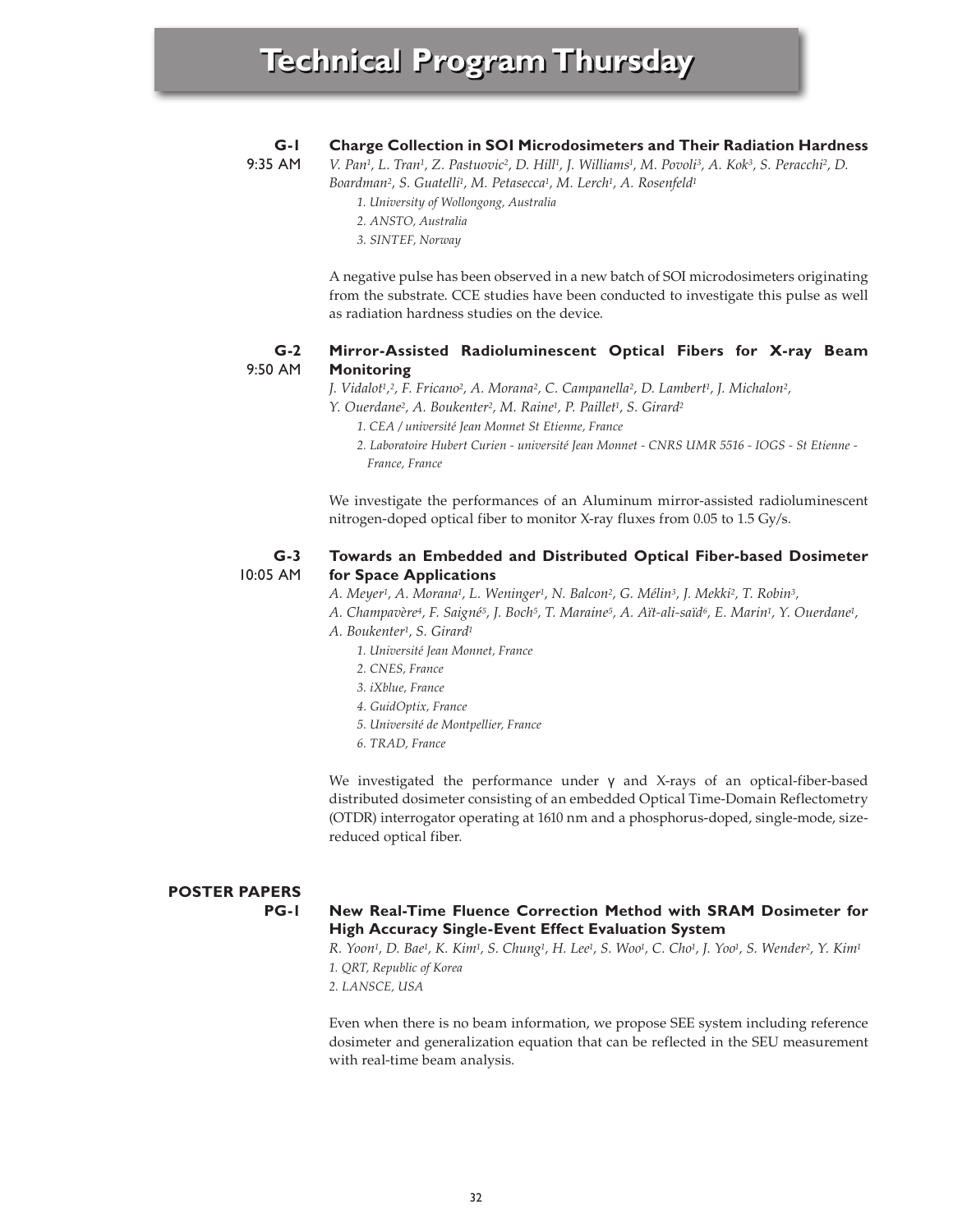10:20 AM – 10:50 AM NORTH & EAST PRE-FUNCTION BREAK

### **SESSION H HARDENING BY DESIGN**

10:50 AM SESSION INTRODUCTION *Chair: Ethan Cannon, Boeing*

#### **H-1 An RHBD FPGA with Distributed SEU Sensors, Embedded Error**

10:55 AM

# **Handler, and Embedded MRAM Configuration Storage in 22nm FinFET CMOS**

*O. Kibar1, A. Atli2, P. Mohan2, M. King3, K. Mai2*

- *1. Nvidia, USA*
- *2. Carnegie Mellon University, USA*
- *3. Sandia National Laboratories, USA*

This study examines the design and single-event response of a custom-designed RHBD FPGA in a 22nm bulk FinFET process that employs strike sensors and embedded MRAM configuration storage. Heavy-ion single-event upset testing results are presented.

### **H-2** 11:10 AM **A Radiation Tolerant Charge-Pump PLL with Low Static Phase Offset in 65nm CMOS technology**

*J. Prinzie1, S. Biereigel2, S. Kulis2, P. Leitao2, R. Francisco2, P. Moreira2 1. KU Leuven, Belgium 2. CERN, Switzerland*

This paper presents a novel radiation tolerant charge-pump PLL with state-of-the-art static-phase error variability suitable for high-performance clock systems in high-dose radiation environments. The circuit has been experimentally verified with X-rays up to 180 Mrad.

### **H-3** 11:25 AM **Efficacy of Transistor Stacking on Flip-Flop SEU Performance at 22-nm FDSOI Node**

*Z.-R. Li1, C. Elash1, C. Jin1, L. Chen1, M. Rathore2, S.-J. Wen2, R. Fung2, J.-S. Xing1, S.-T. Shi1, Z.-W. Yang1, B. Bhuva3*

*1. University of Saskatchewan, Canada*

- *2. Cisco Systems, USA*
- *3. Vanderbilt University, USA*

SE performance of multiple flip-flop designs using the stacked-transistor technique at the 22-nm FDSOI technology is presented. Irradiation results show significant reductions in SE cross-sections for hardened designs compared to a conventional design.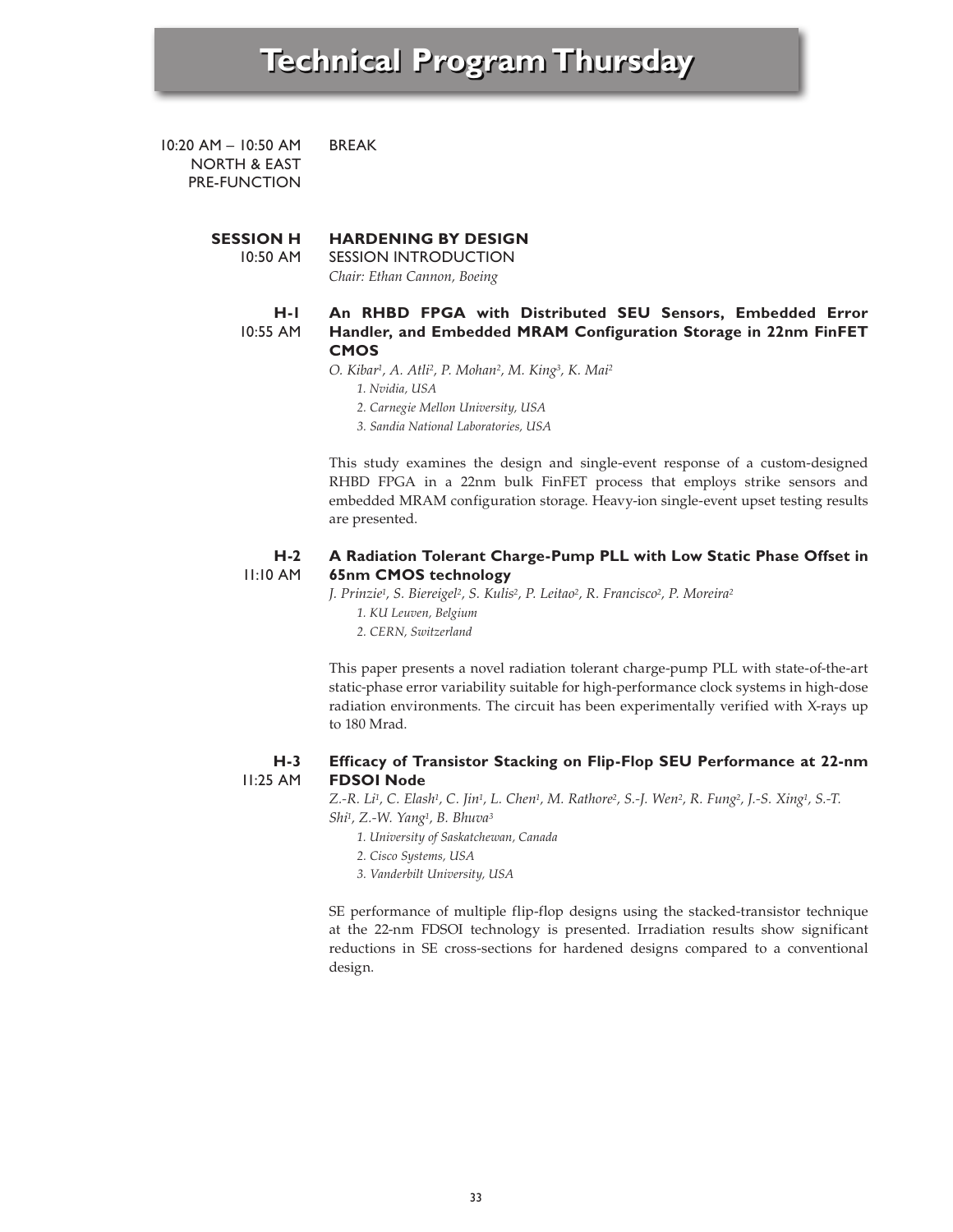# **POSTER PAPERS**

**PH-1**

# **SE Performance of Schmitt-Trigger-Based Flip-Flops at 22-nm FDSOI Technology Node**

*Z.-R. Li1, C. Elash1, C. Jin1, L. Chen1, M. Rathore2, S.-J. Wen2, R. Fung2, J.-S. Xing1, S.-T. Shi1, Z.-W. Yang1, B. Bhuva3*

- *1. University of Saskatchewan, Canada*
- *2. Cisco Systems, USA*
- *3. Vanderbilt University, USA*

Multiple SE hardened flip-flop designs based on Schmitt-trigger circuits are presented. Alpha particles and heavy ions results show significant reductions in SEU crosssections compared with the conventional design.

### **PH-2 A Single-Event Transient Mitigation Technique for Bandgap Reference Utilizing in Space Application**

*J. Liu1, B. Liang1, J. Chen1, Y. Chi1, D. Luo1, Y. Guo1 1. National University of Defense Technology, China*

This paper proposes a radiation-hardened-by-design (RHBD) technique targeting single-event transient (SET) mitigation in bandgap circuits. Laser experiments are conducted for evaluation, which illustrate that SET perturbations are almost eliminated with the proposed technique.

## **PH-3 Neutron Radiation Testing of Different TMR Soft Processors on SRAMbased FPGAs**

*A. Wilson1, M. Wirthlin1 1. Brigham Young University, USA*

Soft processors are often used within FPGA designs in radiation hazardous environments. This paper presents neutron radiation results of five different TMR soft processors. The TMR processors achieved a 400x improvement in SEU-induced mean fluence.

### **PH-4 Vertical Integration of Physics-Based Radiation Models in a Hierarchical Integrated Circuit Design Flow**

*J. Kauppila1,2, D. Vibbert1, K. Warren1,2, D. Ball2, T. Haeffner2, S. Vibbert2, J. D'Amico2, A. Watkins2, E. Zhang2, C. Moyer1, A. Sternberg2, L. Massengill1,2*

*1. Reliable MicroSystems, LLC, USA*

*2. Vanderbilt University, USA*

A vertically integrated radiation aware design (VIRAD) approach is presented. The analysis methods are demonstrated on sub-50nm partially depleted SOI designs. Analysis results are compared to heavy ion test results on DICE flip flops.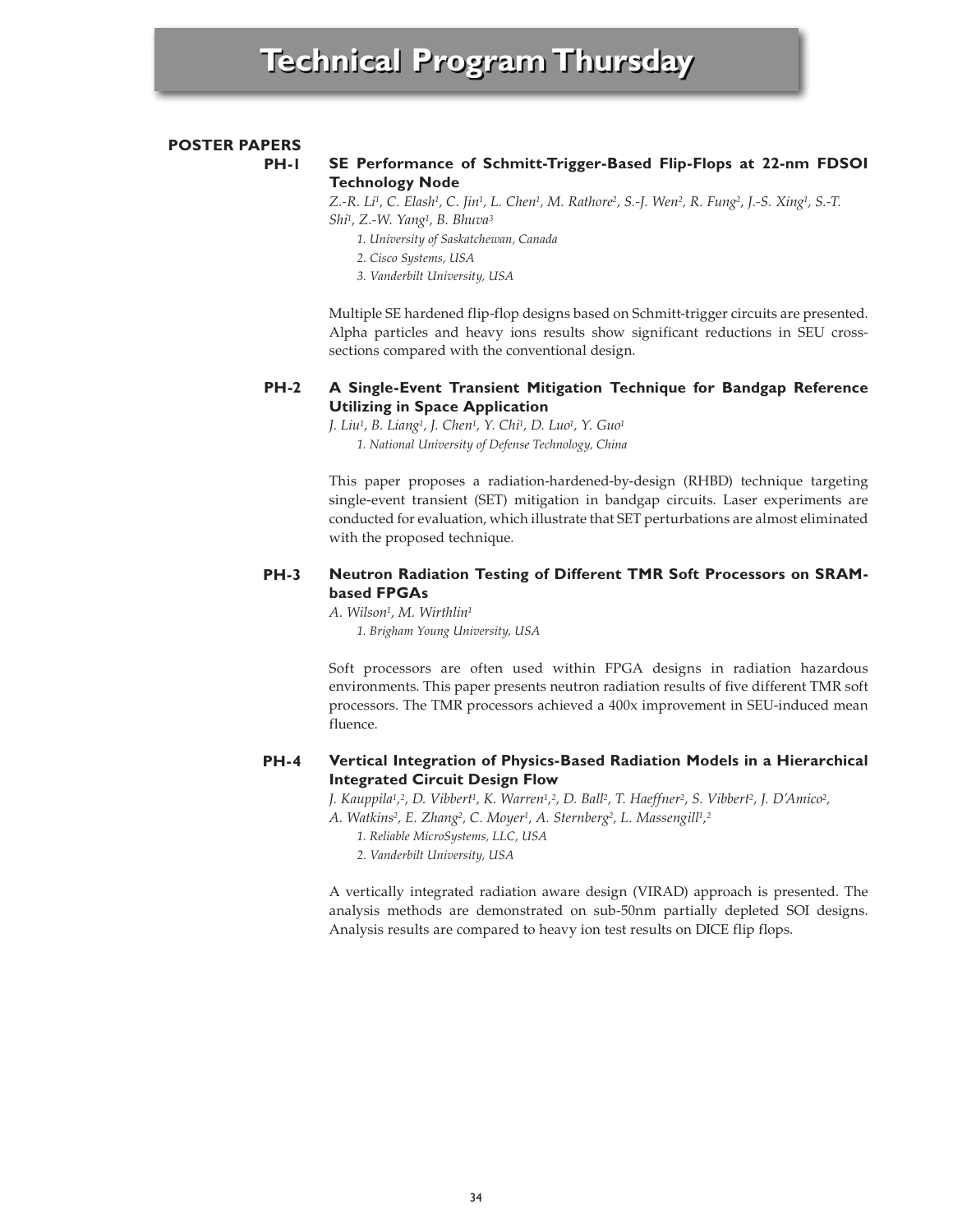CASCADE A-B 11:40 AM - 1:30 PM

# **LUNCH WITH WOMEN IN ENGINEERING (WIE) PRESENTATION**

*(Ticket Required to Attend)*

**POSTER SESSION** 1:30 PM - 4:30 PM BALLROOM B-C

INTRODUCTION



*Chair: Jonathan Pellish, NASA*

4:30 PM END OF THURSDAY SESSIONS

### 4:30 PM - 6:30 PM BALLROOM B-C **RADIATION EFFECTS COMMITTEE ANNUAL OPEN MEETING**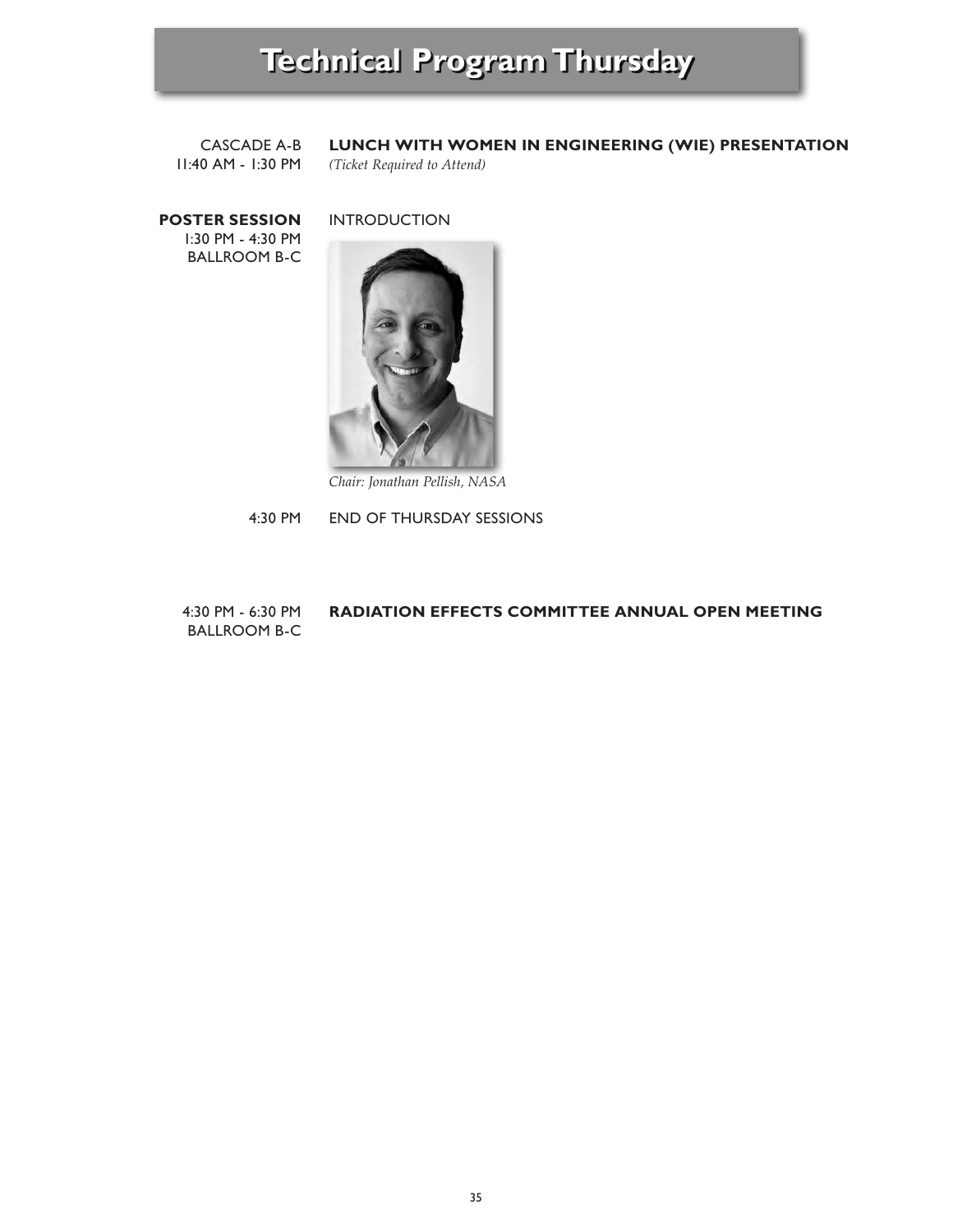# **Technical Program Friday**

# BALLROOM B-C **INVITED TALK** 8:30 - 9:30 AM



# **Utah Rocks!**

*Ron Harris, Professor of Geological Sciences, Brigham Young University, Provo, Utah*

Utah is the Ute Tribe word for people of the mountains. The mountains and canyons of Utah harbor many geological secrets of how Earth works. The secrets unfold like a journey back through time, through a palimpsest of former worlds encrypted in the crag.

Millions of visitors every year come to Utah to see its rocky landscapes. Disguised as 'scenery', the rocks reveal a story in pattern language of worlds where continents collide and rip apart, seas invade and retreat, land shaped by fire and ice, infusions of precious mineral and energy resources, deadly



earthquakes, and some of Earth's largest volcanic explosions, and clues of how climates change. These events represent three phases of mountain building involving the accumulation, convergence, and collapse phases. Throughout the slow changes of land and sea, life evolved leaving fossil traces of everything from Earth's earliest single-celled life forms to its increasingly complex and diverse progeny.

My talk will not only provide a brief introduction to the geological evolution of Utah, but it will hopefully help you make geological interpretations of your own whereever you are.

Dr. Ron Harris is a Professor of Geological Sciences at Brigham Young University who specializes in mountain building processes and associated natural hazards. He was born and raised in Oregon and received his BSc. in Geological Sciences from the University of Oregon. He also has a master's degree in Geophysics from the Geophysical Institute of Alaska, and a Ph.D. in Geodynamics from University College London in the U.K.

Ron has worked for oil, mining, and environmental companies, for the US Geological Survey, and with the governments of several developing countries threatened by natural hazards. Dr. Harris' research in geodynamics integrates many sub-disciplines including neotectonics, structural geology, petrology, geochemistry, geochronology, geophysics, and computer modeling. Dr. Harris has taught at universities in the U.S., Great Britain, Oman, Taiwan and Indonesia. He has been invited to make over 200 presentations, has more than 75 peer-reviewed publications and garnered several research grants and awards. He recently published the second edition of his book about hiking the geology of the Wasatch Range, which is written for those who know very little about geology. *https://linuslearning.com/product/exploring-the-geology-oflittle-cottonwood-canyon/* 

Perhaps the most distinguishing feature of Dr. Harris' career is his success in connecting advances in geological hazards research with societal needs. He is the founder of the non-profit organization "In Harm's Way" that identifies areas of the world most vulnerable to natural disasters and helps community-based organizations in these areas access and communicate risk of natural hazards, and implement effective disaster risk-reduction strategies that have saved thousands of lives. See *inharmswayhelp.org.*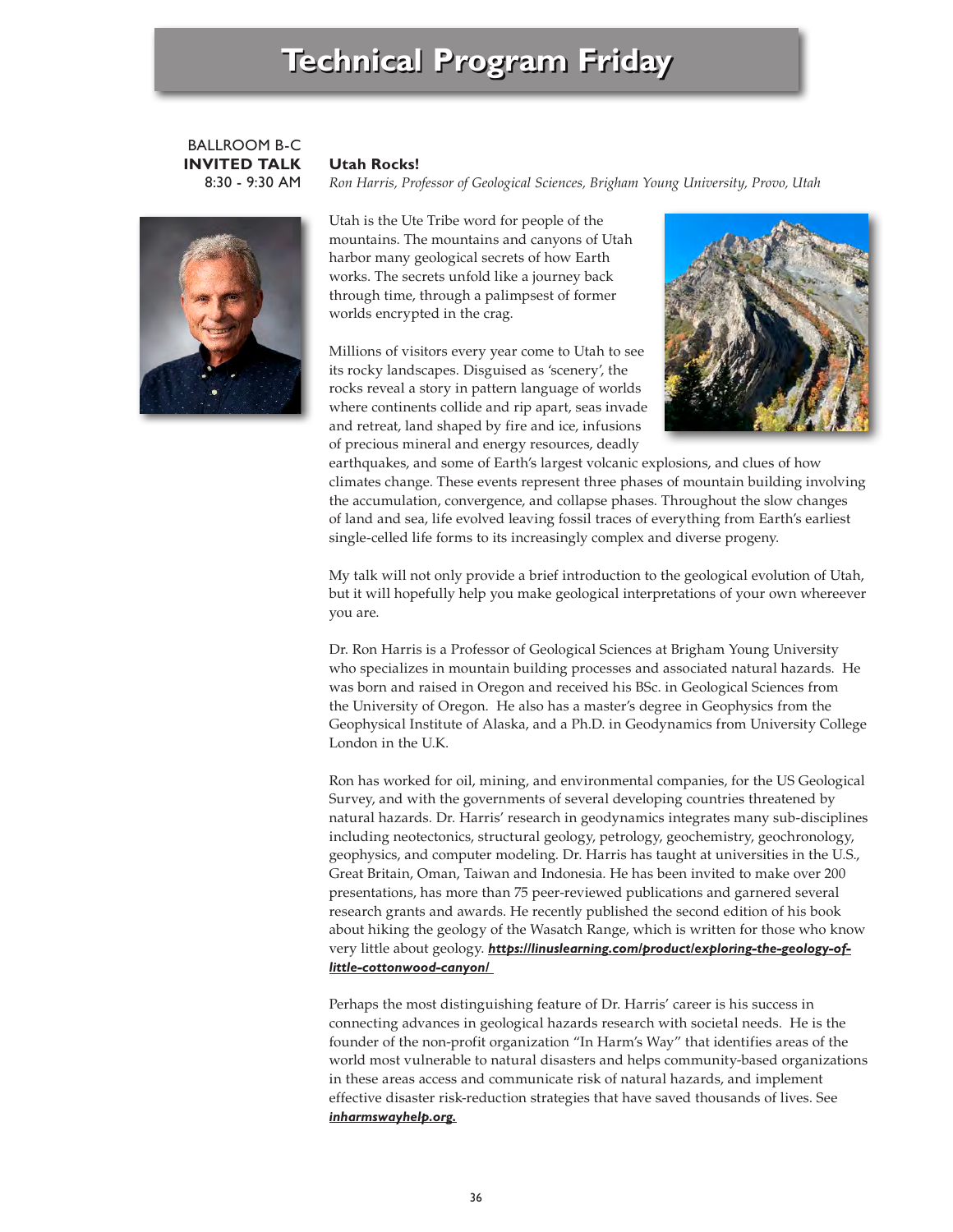# **SESSION I** 9:30 AM **I-1** 9:35 AM **RADIATION EFFECTS IN DEVICES AND INTEGRATED CIRCUITS** SESSION INTRODUCTION *Chair: Enxia Zhang, Vanderbilt University* **Cryogenic Total-Ionizing-Dose Response of 4th-Generation SiGe HBTs using 1-MeV Electrons for Europa-Surface Applications** *J. Teng1, G. Tzintzarov1, D. Nergui1, J. Heimerl1, Y. Mensah1, J. Moody1, D. Thorbourn2, L. Del Castillo2, L. Scheick2, M. Mojarradi2, B. Blalock3, J. Cressler1 1. Georgia Institute of Technology, USA 2. Jet Propulsion Laboratory, USA 3. University of Tennessee Knoxville, USA* SiGe HBTs are exposed to 1-MeV electrons to 5 Mrad(Si) at 300, 200, and 115 K. Improved

TID tolerance is exhibited at lower temperatures, and the physical mechanisms behind this improved tolerance are explored.

### **I-2** 9:50 AM **Layout Dependence of Total Ionizing Dose Effects on 12-nm Bulk FinFET Digital Structures**

*T. Wallace1, M. Spear1, A. Privat2, J. Neuendank1, G. Irumva1, D. Wilson1,*

*I. Sanchez Esqueda1, H. Barnaby2, M. Turowski3, E. Mikkola3, D. Hughart4, M. Marinella4,*

- *R. Von Niederhausern5*
	- *1. Arizona State University, USA*
	- *2. ASU, USA*
	- *3. Alphacore Inc., USA*
	- *4. Sandia National Laboratories, USA*

*5. Spacecraft Component Branch, Air Force Research Lab, USA*

This summary reports on layout dependent TID susceptibility in a commercial 12nm FinFET technology. While current scales to drive strength prior to irradiation, after exposure, layout location becomes the dominant factor in TID response.

### **I-3** 10:05 AM **RF Performance and TID Hardness Trade-offs in Annular 45-nm RF SOI CMOS Devices**

*B. Ringel1, J. Teng1, D. Nergui1, M. Hosseinzadeh1, K. Li2, E. X. Zhang2, D. M. Fleetwood2, J. Cressler1*

*1. Georgia Institute of Technology, USA*

*2. Vanderbilt University, USA*

The TID response of 45-nm annular RF SOI nFETs is evaluated against standard layouts. RF performance and TID susceptibility trade-offs are demonstrated. TCAD is used to isolate critical oxides and damage mechanisms in annular layouts.

10:20 AM – 10:50 AM NORTH & EAST PRE-FUNCTION BREAK

BALLROOM B-C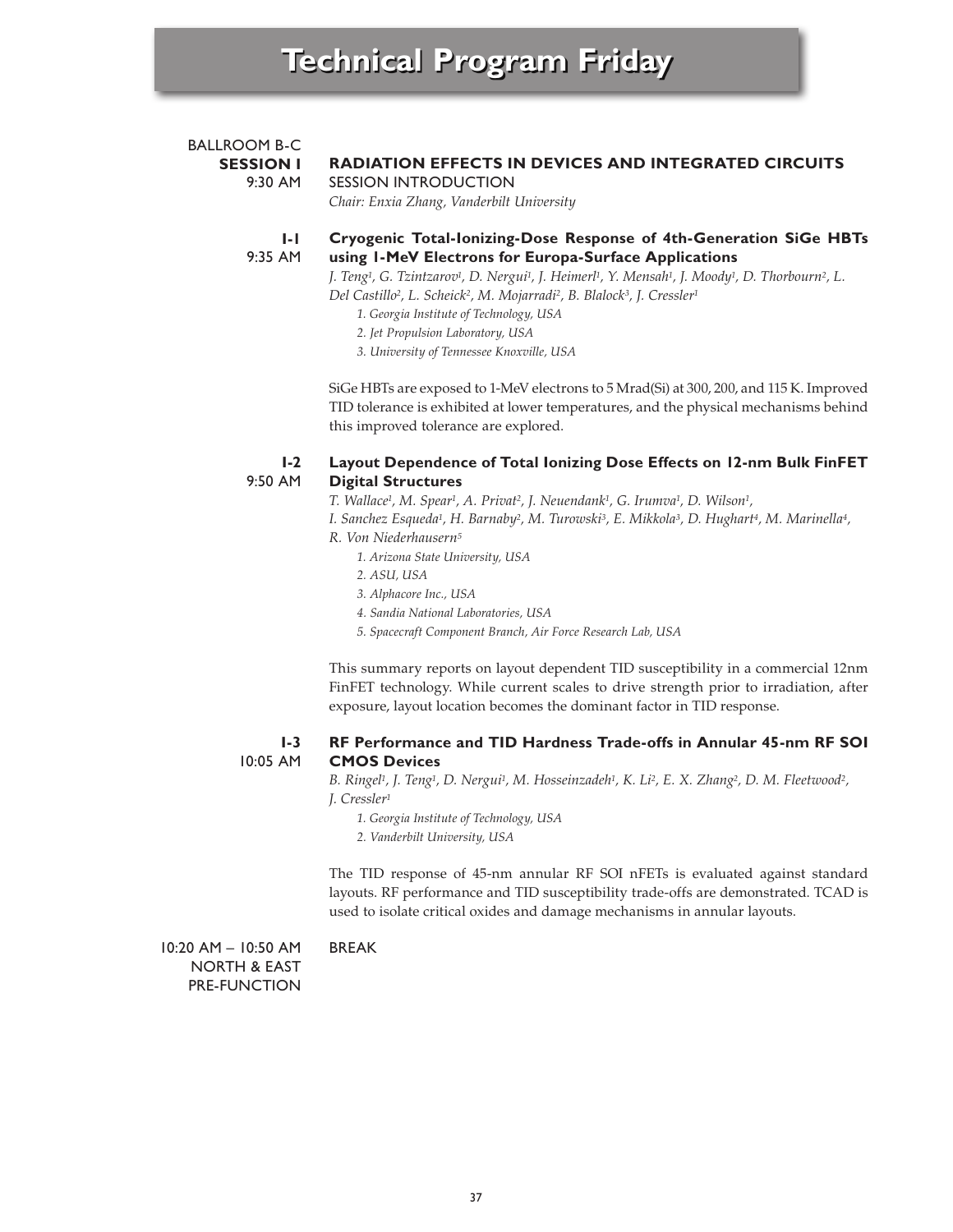## BALLROOM B-C **SESSION I** (cont'd) **I-4** 10:50 AM **Total Ionizing Dose Effects in FDSOI SRAM- Based XNOR IMC Synaptic Array**

*X. Han1, M. Spear1, J. Seo1, D. Wilson1, T. Wallace1, O. Forman1, J. Solano1, M. Turowski2, M. Marinella1, H. Barnaby1*

*1. Arizona State University, USA*

*2. Alphacore, Inc, USA*

SRAM-based XNOR in-memory computing has been proposed as a synaptic device for neural networks. The impact of total ionizing dose on the XNOR-and-accumulate computation (XAC) synaptic array is analyzed for a 22-nm FDSOI design.

### **I-5 Total-Ionizing Dose Effects on 3D Sequentially-Integrated Ring Oscillators**

11:05 AM

*S. Toguchi1, E. X. Zhang1, D. M. Fleetwood1, R. D. Schrimpf1, S. Moreau2, P. Batude2,*

*L. Brunet2, F. Andrieu2, M. L. Alles1*

*1. Vanderbilt University, USA 2. CEA, LETI, France*

Switched-bias during irradiation results in worst-case frequency decreases in ring oscillators built in FDSOI 3DSI technology due primarily to threshold-voltage shifts and transconductance degradation in the pull-up pMOSFETs.

### **I-6** 11:20 AM **Effects of Geometry and Cycling on the Radiation Response of Charge-Trapping NAND Memory Devices with SiON Tunneling Oxide**

*J. Cao1, E. X. Zhang1, R. A. Reed1, M. L/ Alles1, R. D. Schrimpf1, D. M. Fleetwood1, A. Arreghini2, M. Rosmeulen2, J. Bastos2, G. Van den Bosch2, D. Linten2*

*1. Vanderbilt University, USA*

*2. imec, Belgium*

Effects of geometry and cycling are evaluated for charge-trapping NAND memory devices with SiON tunneling layers. Scaling to smaller dimensions enhances programmability, endurance, and radiation tolerance. Excellent endurance is demonstrated before and after irradiation.

### **I-7** 11:35 AM **Effect of Total Ionizing Dose on Low-Power Artificial Intelligence Edge Processing Application-Specific Integrated Circuits for Space-Based Applications**

*M. Casey1, J. Goodwill1, E. Wyrwas1, S. Stansberry2, R. Austin1, M. Carts1, N. Gorius3,*

- *C. Wilson1, S. Aslam1, J. Pellish1*
	- *1. NASA GSFC, USA*
	- *2. SSAI, USA*

*3. Catholic University of America, USA*

The effects of total ionizing dose on two artificial intelligence application-specific integrated circuits are examined. Some post-irradiation failure analysis has been conducted to identify the source of the failures.